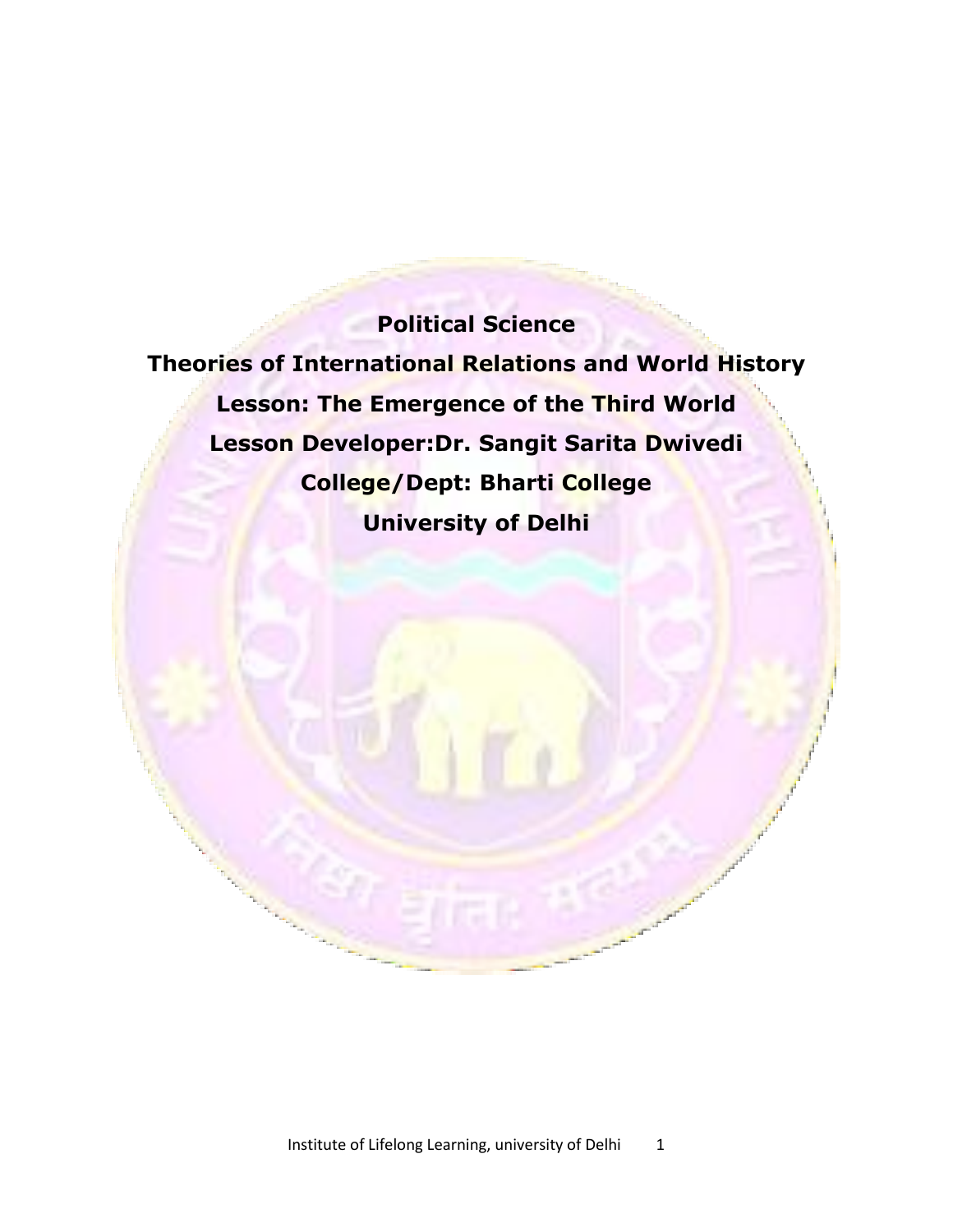## **CONTENTS**

- **Introduction**
- **Emergence of the 'Third World': Historical Reflection**
- **Subsequent Spread of Independence in Asia and Africa, 1945–1960**
- **The Islamic World**
- **The Suez Crisis**
- **New Hope for the Third World**
- **The Non-Aligned Nations of Asia and Africa: As the Beginning of a 'Third World'**
- **The 1955 Bandung Conference: Third World Aversion to Cold War Alignment**
- **Waning of the Concept 'The Three-World Order'**
- **Relevance of the Concept 'The Third World'**
- **Conclusion**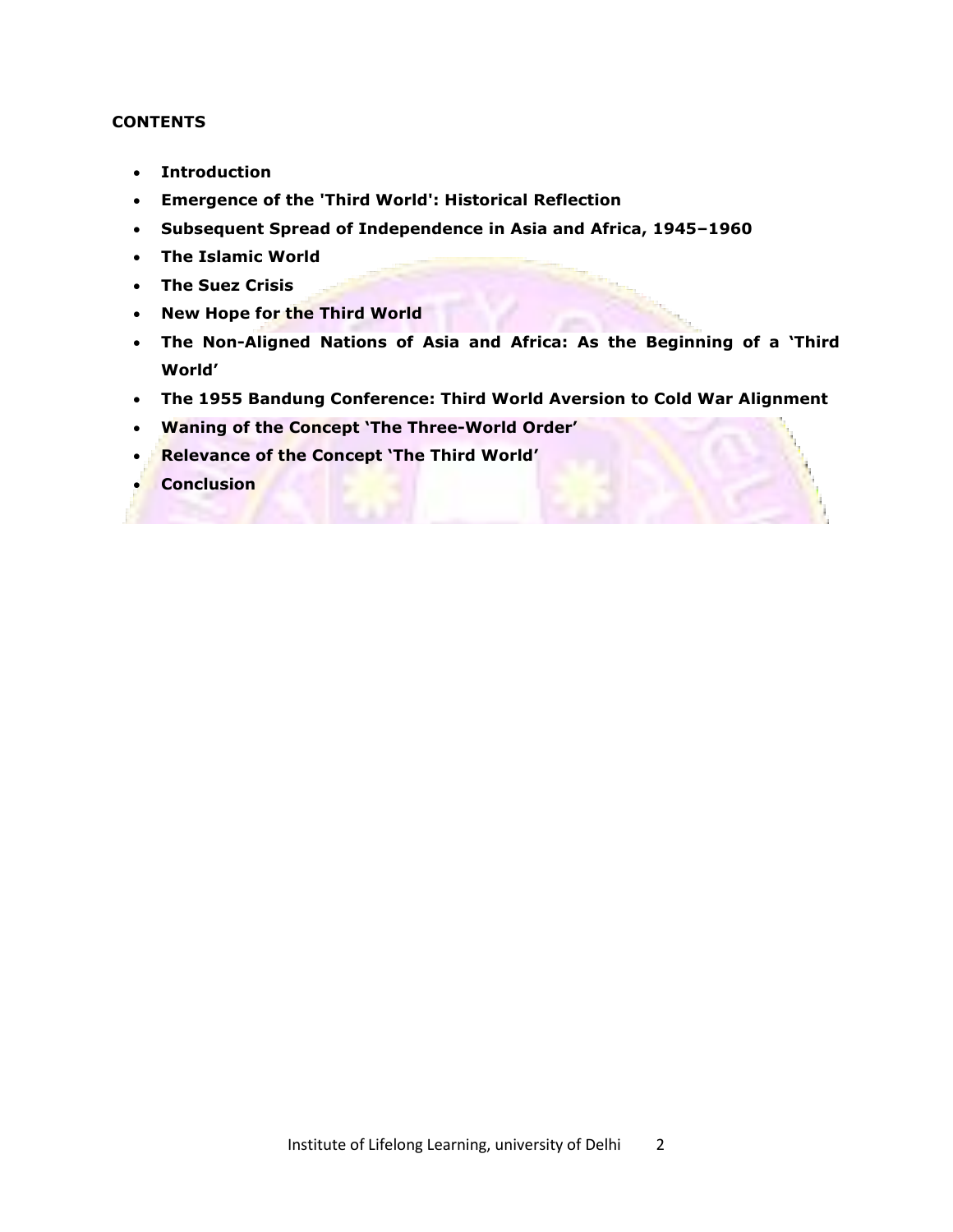## **Introduction**



**Source**;http://www.opinionatedbastard.ca/wp-content/uploads/2013/09/RNGtsNe.jpg accessed on 15 October 2015

The term 'Third World' does not appear on a map. The years since World War II have seen new nation states. The independence movement led to the emergence of a number of countries. As colonies were given their independence by the former colonial powers. These countries shared various features, including common history as had been subjected to European and North American domination, underdevelopment, rapid demographic growth etc., and they were called as the 'Third World'. The term 'Third World' referred to the onethird of the world that was not aligned with the Cold War superpowers i.e., the United States and the Soviet Union. Third World, not a homogenous group, has different political system and level of economic development. The Third World countries are also called developing countries because they are facing the economic, social and political problems like poverty, starvation, illiteracy and ethnic conflicts. Thus, the Third World is primarily defined by poverty. They have opposed imperialism, colonialism, apartheid, foreign intervention and have supported peaceful coexistence, right of self-determination, disarmament and world peace. Since, they have similar problems and aspirations; they call themselves as nonaligned countries. The concept emerged during the period of Cold War and used as an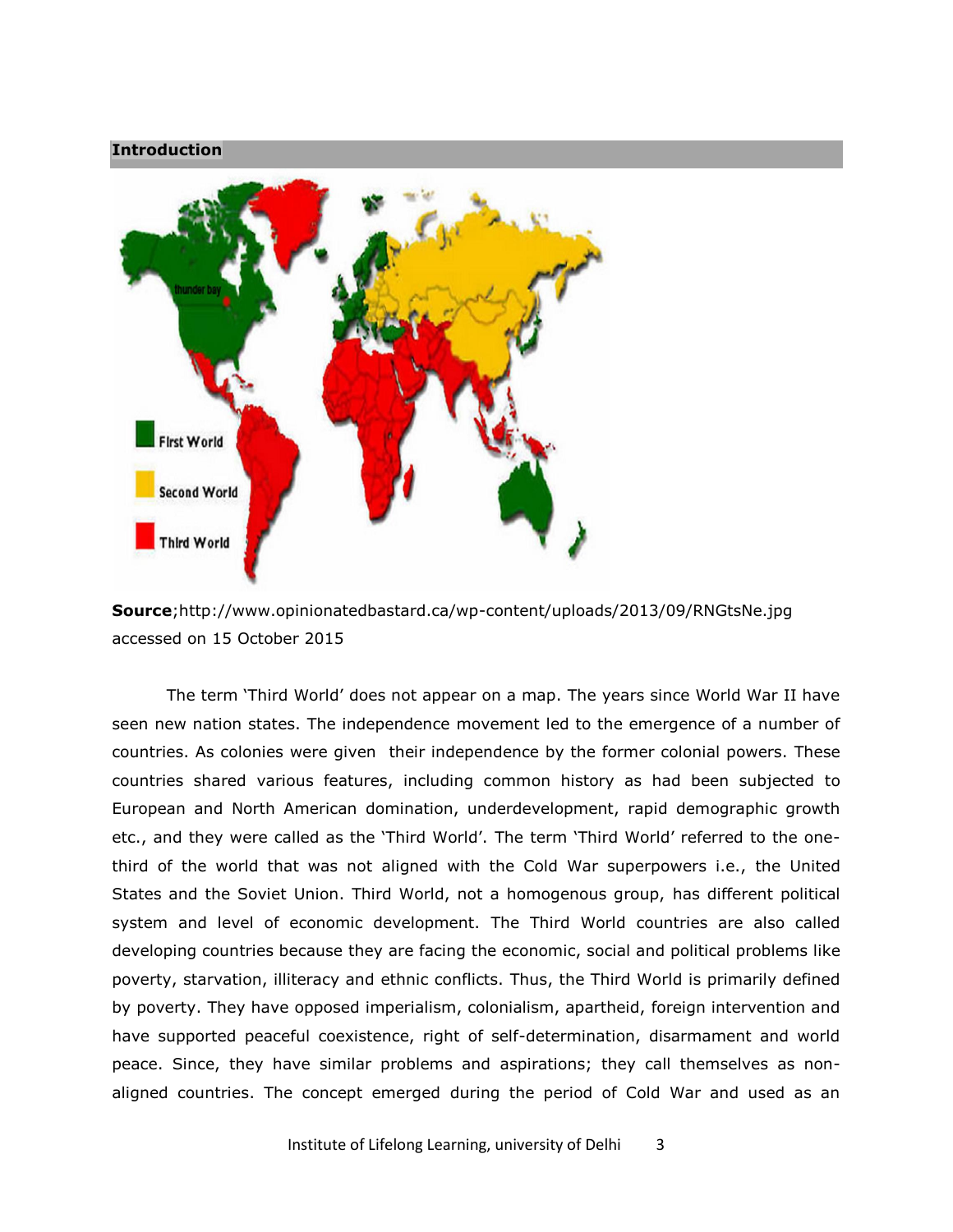expression to describe the efforts of countries seeking a 'Third Way' between Soviet Communism and Western Capitalism. They were described as the group of Non-aligned countries. Third World nations are clustered in Latin America, Africa, Asia and the Pacific Rim. Their geographical placement mainly in the southern hemisphere has earned them the name the 'Global South'. However, the differences between developed and developing nations are primarily political and economic rather than geographic.

### **Value addition- Did you know**

#### **Origin of the term**

#### **The three world's model**

In 1952 Alfred Sauvy, a French demographer, wrote an article in L'Observateur which ended by comparing the Third World with the Third Estate: "e Tiers Monde ignoré, exploité, méprisé comme le Tiers État" (this ignored Third World, exploited, scorned like the Third Estate). Other sources claim that Charles de Gaulle coined the term Third World.

 The term ‗**Third World'** was first employed in **1952** by French demographer Alfred Sauvy in an article entitled, **`Three Worlds, One Planet'**. He argued for the fact that the presence of the third world is in fact overlooked due to the overemphasis on the confrontation of the two super powers which in fact should have been credited with the first world title going by the historical facts (Stevens 2006: 756). The term was apparently coined by French intellectual in a conscious reminiscence of the legally underprivileged French 'Third Estate' of 1789 which has provided much of the driving force of the French Revolution. It reflected their exclusion and disregard by the super powers in terms of economic privileges by the developed countries. The expression 'Third World' actually marked important differences between the members of that group in their individual relations with the developed world. By the early 1960s, the term has been used as a "synonym for such phrases as 'underdeveloped world', 'developing countries', 'less developed countries', 'former colonies', 'Afro-Asian and Latin American countries', 'the South' (North-South division) and so on" (Muni 1979: 121). Mark T. Berger suggests the beginning of Third Worldism to the "complex milieu of colonialism and anti-colonial nationalism in the early  $20<sup>th</sup>$  century, and indicates the overall consolidation of Third Worldism" as grounded in the post-1945 period of national liberation movement (Berger 2004: 11).

## **Value addition- Did you Know The First World**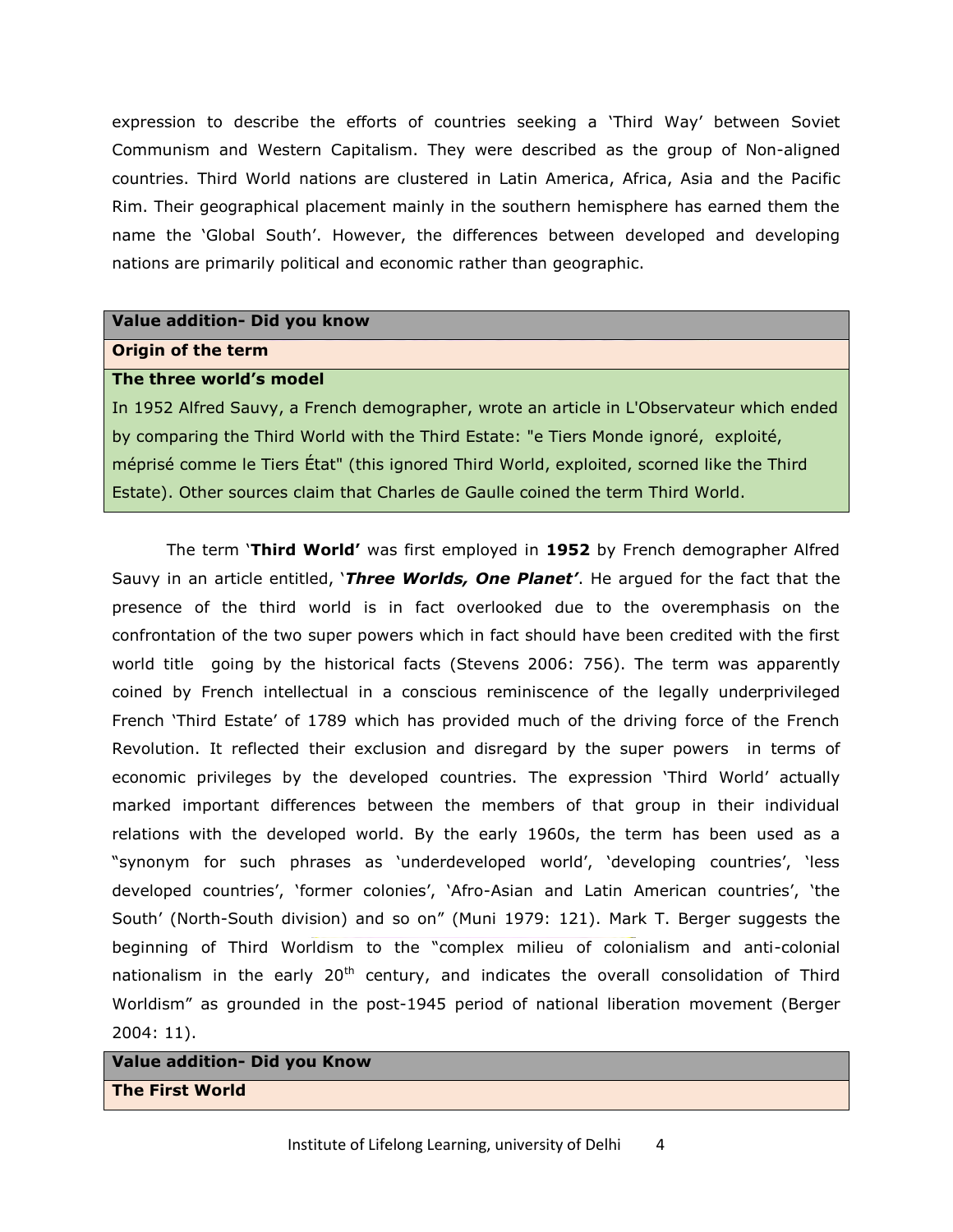The term "**First World**" refers to the developed, capitalist, industrial countries, a bloc of countries aligned with the United States after World War II: North America, Western Europe, Japan and Australia.

Throughout this period, the United States has led the great powers in promoting democracy in the newly independent nations. The newly independent countries wanted to have friendly relations with all without joining capitalist or communist blocs.

## **Value addition- surf and know**

To read more about the American perspective in the post cold war era,one may read from:

[American Foreign Policy in the Post-Cold War Period](http://www.jstor.org/stable/10.2307/27551190?Search=yes&resultItemClick=true&searchText=post&searchText=cold&searchText=war&searchText=period%5C&searchUri=%2Faction%2FdoBasicSearch%3FQuery%3Dpost%2Bcold%2Bwar%2Bperiod%255C%26amp%3Bacc%3Don%26amp%3Bwc%3Don%26amp%3Bfc%3Doff%26amp%3Bgroup%3Dnone) [Richard G. Lugar](http://www.jstor.org/action/doBasicSearch?acc=on&wc=on&fc=off&group=none&Query=au:%22Richard+G.+Lugar%22&si=1) Presidential Studies Quarterly, Vol. 24, No. 1, Domestic Goals and Foreign Policy Objectives (Winter, 1994), pp. 15-27

In this context, Pt. Jawaharlal Nehru had assimilated the liberal democratic values of the West as well as the automatic industrialization of the Soviet Union. Efforts for forging unity among Asians and Africans started early in 1947. In the decade of 1950, five newly independent countries namely, India, Pakistan, Ceylon, Burma and Indonesia took the initiative to unite the developing countries against colonisation. In Bandung, the first Afro– Asian conference was held by Third-World countries to strengthen their position on 17 April 1955. Caroline Thomas is of the view that Third World states were differentiated by two significant attributes which also served as a meeting point to mobilize. Firstly, "based on their position in the global economy, these states perceive themselves as vulnerable to external factors beyond their control, and to decisions and policies"- predominantly economic – in which they shared no ownership. Secondly, "Third World states were home to the majority of the world's poor who endured every day survival risks associated with grave social problems" (Thomas 1999: 226).

 Eradication of colonialism after World War-II brought an upheaval in international relations. Morton Kaplan has called the third world a loose bipolar system because it stands between the world divided into two blocs, one led by America and other by Soviet Union. The former was variously known as capitalists and later as socialist totalitarian bloc. The newly independent countries of Asia and Africa were anxious to preserve their political independence and did not like to join any of these blocs. They were called the third world.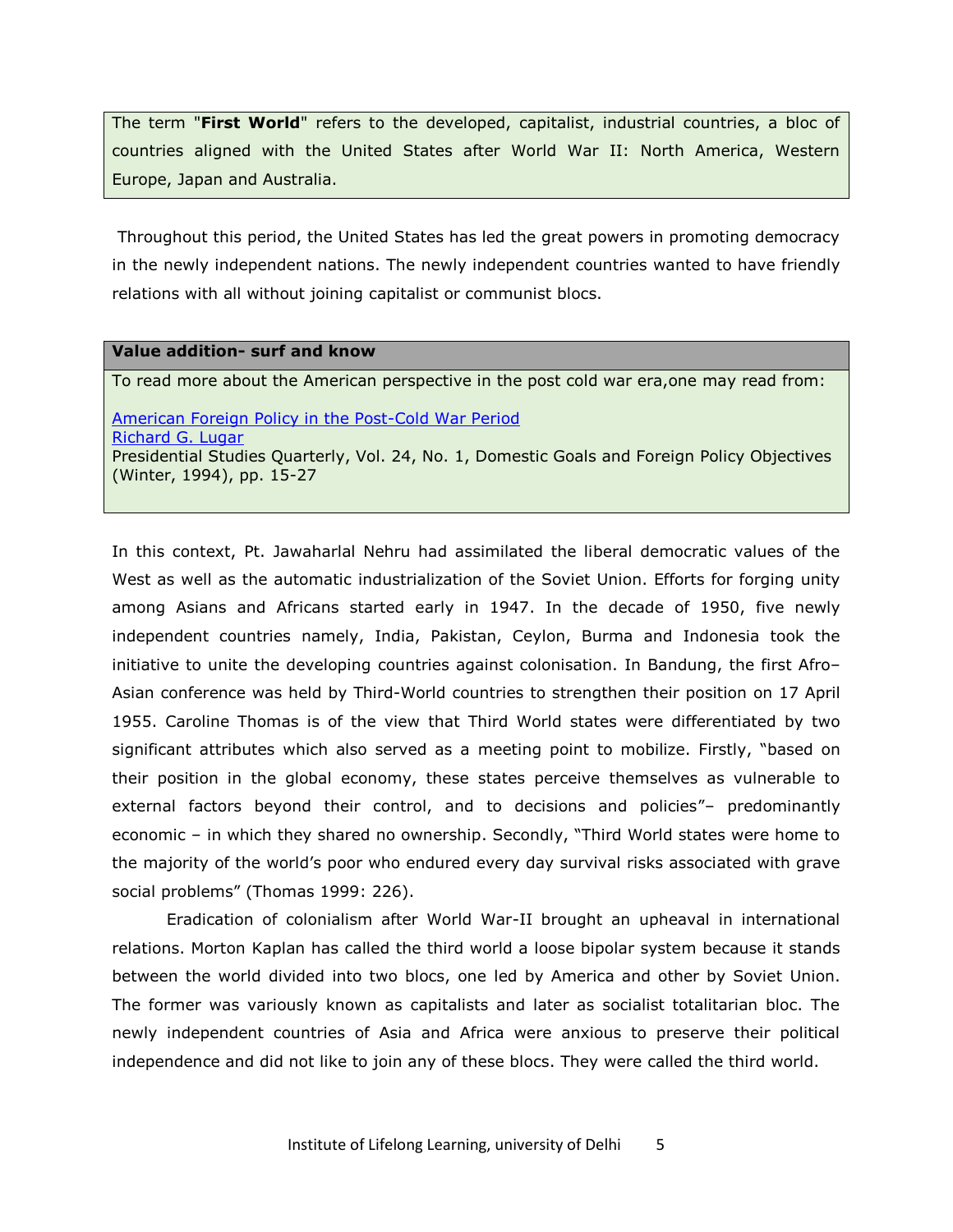## **Value addition- Did you know**

#### **The Second World**

"**Second World**" refers to the former **communist-socialist**, industrial states, the Eastern bloc, the territory and sphere of influence of the Union of Soviet Socialists Republic, today: Russia, Eastern Europe (e.g., Poland) and some of the Turk States (e.g., Kazakhstan) as well as China.

## **Emergence of the Third World: Historical Reflection**

"Third World is a commonly used term to refer to the economically underdeveloped countries of Asia, Africa, Oceania, and Latin America, considered as an entity with common characteristics, such as poverty, high birth rates, and economic dependence on the advanced countries" (Mazrui, 1977). During World War II, Japan drove the European powers out of Asia and seized the Philippines from the Americans, Indonesia from the Dutch and Burma, Singapore, Malaya and other colonies from the British. After Japan surrendered to end World War II in August 1945, local nationalist movements in the Asian colonies demanded independence. Rid of the Japanese, the people of liberated Asian territories had no desire to restore colonial rule. Both the United States and the Soviet Union competed for influence over the new nations of Africa, Asia, Latin America, and the Middle East.

## **Struggle for independence in afro-Asian countries**



**Source**:https://upload.wikimedia.org/wikipedia/commons/thumb/f/fb/Marsigli\_Filippo\_- \_The\_Death\_of\_Markos\_Botsaris\_-\_Google\_Art\_Project.jpg/800px-Marsigli\_Filippo\_-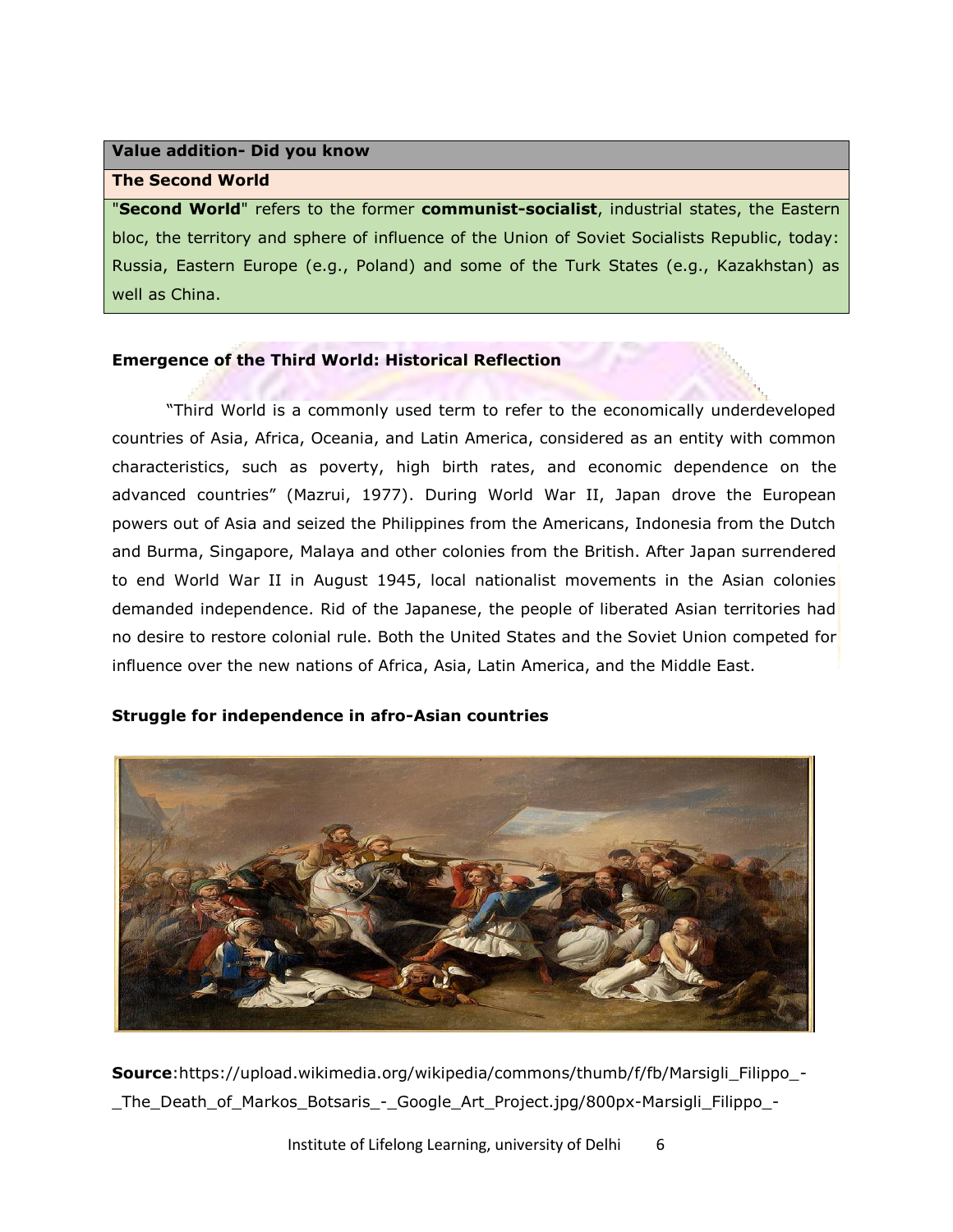\_The\_Death\_of\_Markos\_Botsaris\_-\_Google\_Art\_Project.jpg ,accessed on 28 October 2015

 Most Third World nations are former colonies of industrialized European countries and were dependent on the North for governance and economic assistance. In the mid to late nineteenth century, the European powers colonized much of Africa and Southeast Asia. Although Great Britain was the largest colonial power, it was not the only one. At the onset of World War II, France, the Netherlands, Portugal, and Italy all had colonies, and even the United States had possessions, the largest of which was in the Philippine Islands.During the period of imperialism, the European powers viewed the African and Asian continents as reservoirs of raw materials, manpower and territory. The colonies were exploited for natural and labor resources. In addition, the introduction of colonial rule drew arbitrary natural boundaries, dividing ethnic and linguistic groups, and laying the foundation for the creation of numerous states lacking geographic, linguistic, ethnic, or political affinity. World War II dealt a serious blow to the colonial powers, depriving them of their former power and prestige. The widespread uprisings of native people in the British empire gave encouragement to those in other colonies. The effects of World War II and growing demands for independence in Europe's remaining colonies led to significant changes in the world map by 1950.

#### **Value addition- Did you know**

#### **Third World today**

The term "Third World" today mostly refers to underdeveloped or better developing countries. The less-developed or least-developed regions (the United Nations designation) tand in contrast to "more-developed regions" which comprise North America, Japan, Europe and Australia-New Zealand.

ess-developed regions comprise almost all regions of Africa, Latin America and the caribbean, Asia, and the Pacific Islands of Melanesia, Micronesia and Polynesia. Least developed countries" for example are Afghanistan, Chad, Ethiopia, Uzbekistan, Yemen nd Zambia

## **Decolonization and Third World**

The process of decolonization and nation building followed **three broad patterns:**

1. Civil war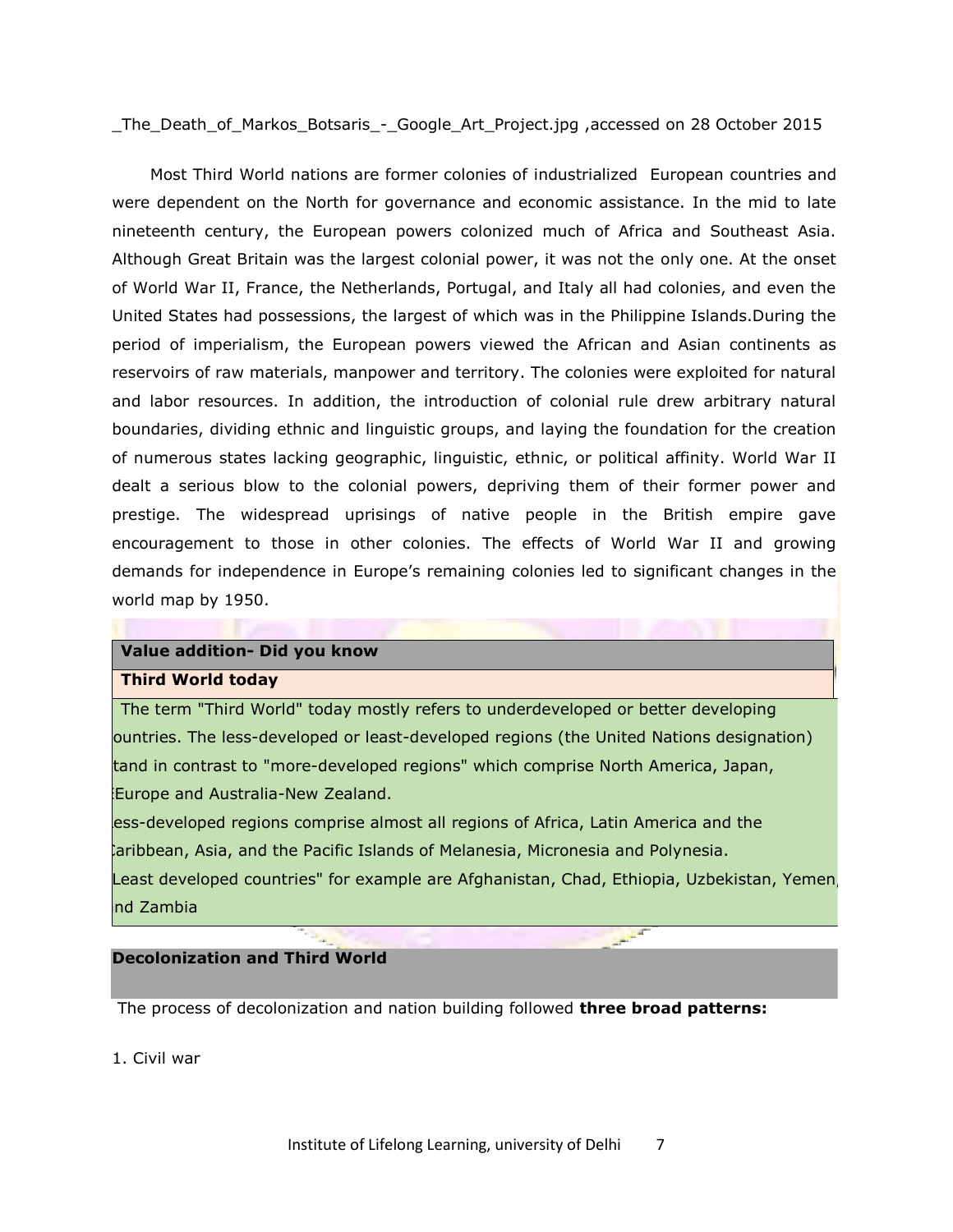#### 2. Negotiated independence

#### 3. Incomplete decolonization

Nothing remained of the huge empires carved out by conquest by Germany in Europe, North Africa, and the USSR and by Japan in China, Southeast Asia and the pacific. France was clinging to its colonies in Africa and Southeast Asia. Other European colonial empires were shrinking. The Netherlands surrendered control of most of its Southeast Asian empires. When these colonies were given independence in the  $19<sup>th</sup>$  and  $20<sup>th</sup>$  centuries, they had poor infrastructures, little technology, and few trained leaders. Thus, they maintained close ties with the former rulers, bargaining resources for manufactured goods. Eventually they failed behind the developed world.

 The United States and the Soviet Union encouraged the colonies to make a bid for independence. Decolonization unfolded in **two phases.** 

(A) The first lasted from 1945 to 1955, mainly affecting countries in the Near and Middle East, and South-East Asia. While the capitalist and communist blocs embarked on a cold war, in the Third World the conflicts got very hot. In Asia and Africa, anti-colonial leaders capitalized on European weakness and Japanese defeat to intensify their campaigns for independence

(B) The second phase started in 1955 and mainly concerned North Africa and sub-Saharan Africa. Whether their transition to independence had been peaceful or violent, Europe's former territories faced formidable difficulties. This may be because both the Soviet Union and the US saw them as pawns in the Cold War struggle. The major battlegrounds between the communist and capitalist ideologies were the former French colony of Vietnam and Portugal's major African possessions: Angola and Mozambique. As its consequence, countries such as Vietnam and Angola became focus of global conflict. Several newly independent states soon found themselves engaged in disastrous wars. The frontiers of many states in Africa, were created and imposed by their colonial rulers. The Congo and Nigeria, were both wracked by vicious civil wars in which dominant ethnic groups tried to suppress challenges by smaller tribal peoples. Overall, the result was the emergence of the Third World.

 Throughout the 1950s and 1960s, the Cold War was increasingly fought ideologically. It was increasingly conceived in America in terms not so much of "American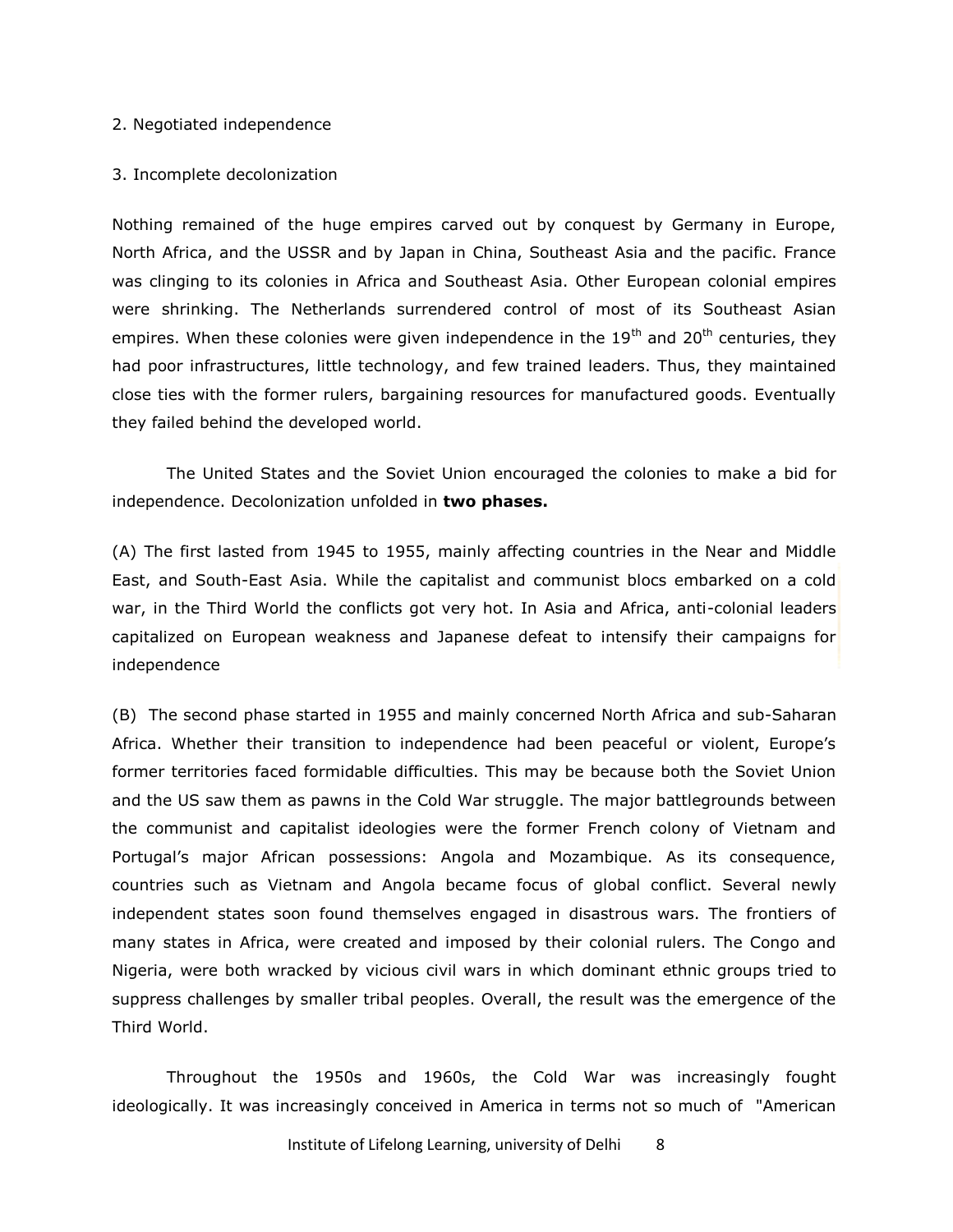power versus Russian or Soviet power," but in such new terms as "the Free World of democratic nations" versus "**the Communist dictatorship and its captive nations imprisoned behind the Iron Curtain"** (Hodges 2013). By the late 1950s, Russia saw the Cold War with the West in ideological terms: the Cold War was not about territory or riches; it was about gaining the loyalty or support of people and nations of the world. It was "a battle for the minds of men and women everywhere" (Hodges 2013). The main reason for this shift in conceptualization of the Cold War, was the political emergence of a number of countries.

#### **Subsequent Spread of Independence in Asia and Africa, 1945-1960**

As decolonization spread, thirty six states achieved independence in Asia and Africa between 1945 and 1960.



**South African prime minister Hendrick Verwoerd, designer of the** *apartheid* **('separateness') policy- -He designed** *apartheid* **to keep white South Africa from being overrun by Black Africans flocking from the homelands** 

**Source**:https://upload.wikimedia.org/wikipedia/commons/thumb/6/61/HF\_Verwoerd\_Tran svaler.jpg/215px-HF\_Verwoerd\_Transvaler.jpg accessed on 21 October 2015

The process of decolonization and nation-building followed different patterns. In some places there was civil war, while others had negotiated independence; in some areas it was achieved after revolution, at the other, there was incomplete decolonization. Some nations acquired stable governments while others were ruled by military juntas for decades. Although decolonization in most of Asia and Africa occurred through peaceful transfers of power, there were some exceptions. During the Cold War, both the Super powers avoided hot conflict. Soviet Union blamed capitalist imperialism and proposed that spread of communism would end social injustice. On the other hand, the US argued that democracy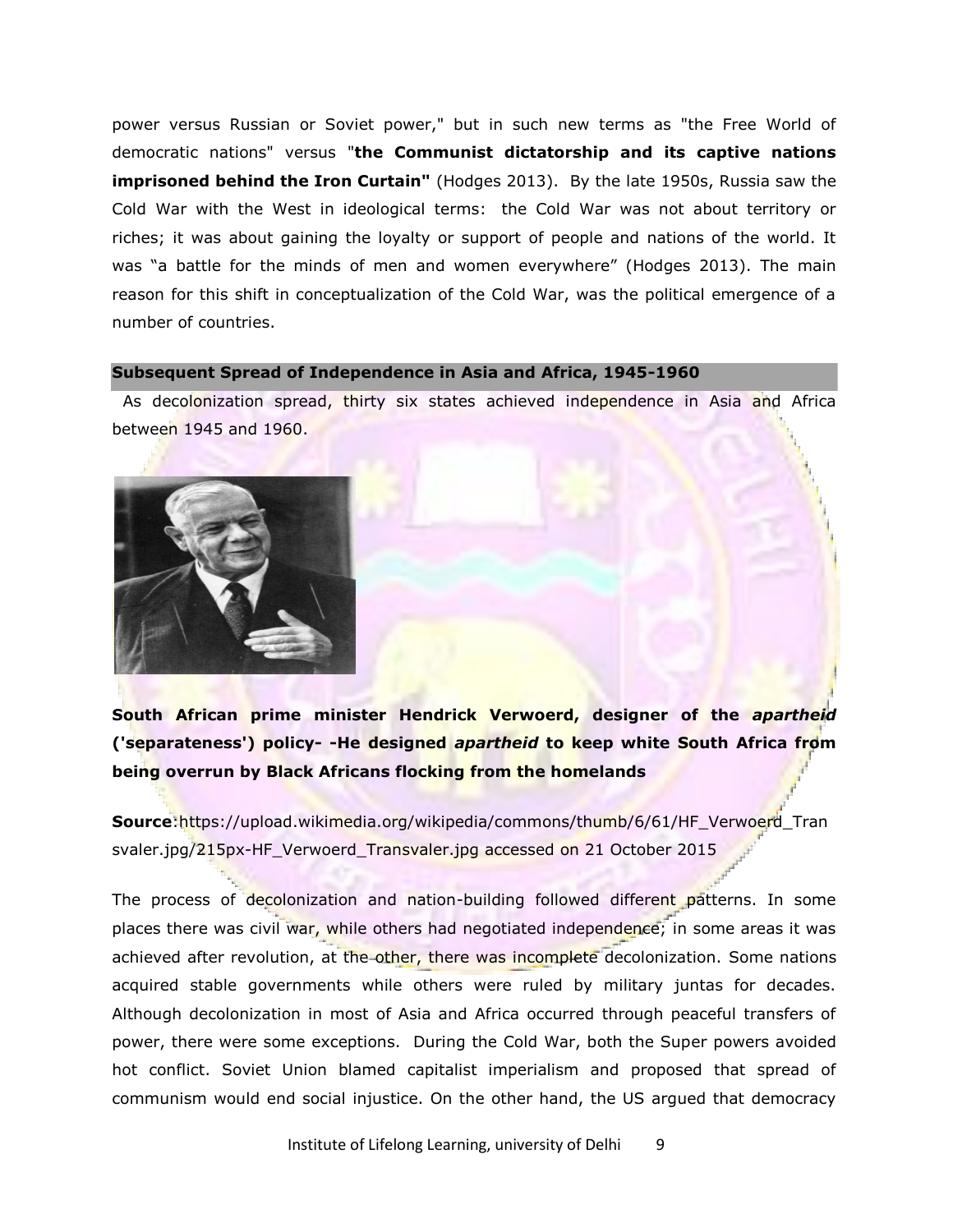and free enterprise would overcome oppression. These ideological differences embroiled many developing countries in the superpower rivalry.

 The colonized peoples of **South-East Asia** were the first to demand independence. The partition of Korea by the US and USSR in 1945 into a Soviet-backed communist North and US backed capitalist South sowed the seeds of the first major Cold War confrontation in Southeast Asia. The age of British empire was coming to an end. In February 1947 the British decided to leave **India** but not without violent clashes between the Hindu and Muslim communities. On 15 August 1947 this situation led to the partition of the subcontinent into two separate states: Hindustan and Pakistan. However, the disaster of partition could not prevent Britain's withdrawal having an enormous impact elsewhere. Every year saw at least one or four to five former colonies granted independence. In 1948 the United Kingdom also granted independence **to Burma and Ceylon**, but Malaya had to wait till 1957 to gain the independence.

## **Kwame Nkrumah - outspoken anti-colonialist - lead Ghana from its status as the British colony of the Gold Coast**



**Source:**http://ichef.bbci.co.uk/news/624/media/images/73096000/jpg/\_73096387\_kwame \_getty.jpg Accessed on 21 October 2015

On 6 March **1957 Ghana**, a former British colony, became the first country in sub-Saharan Africa to proclaim its independence. Zanzibar and Tanganyika merged to form Tanzania. Bechuanaland became Botswana. Northern Rhodesia became Zambia. By the mid-1960s, the British empire had effectively been wound up. The transition from British rule after 1950 was orderly and peaceful. Other European powers surrendered less willingly.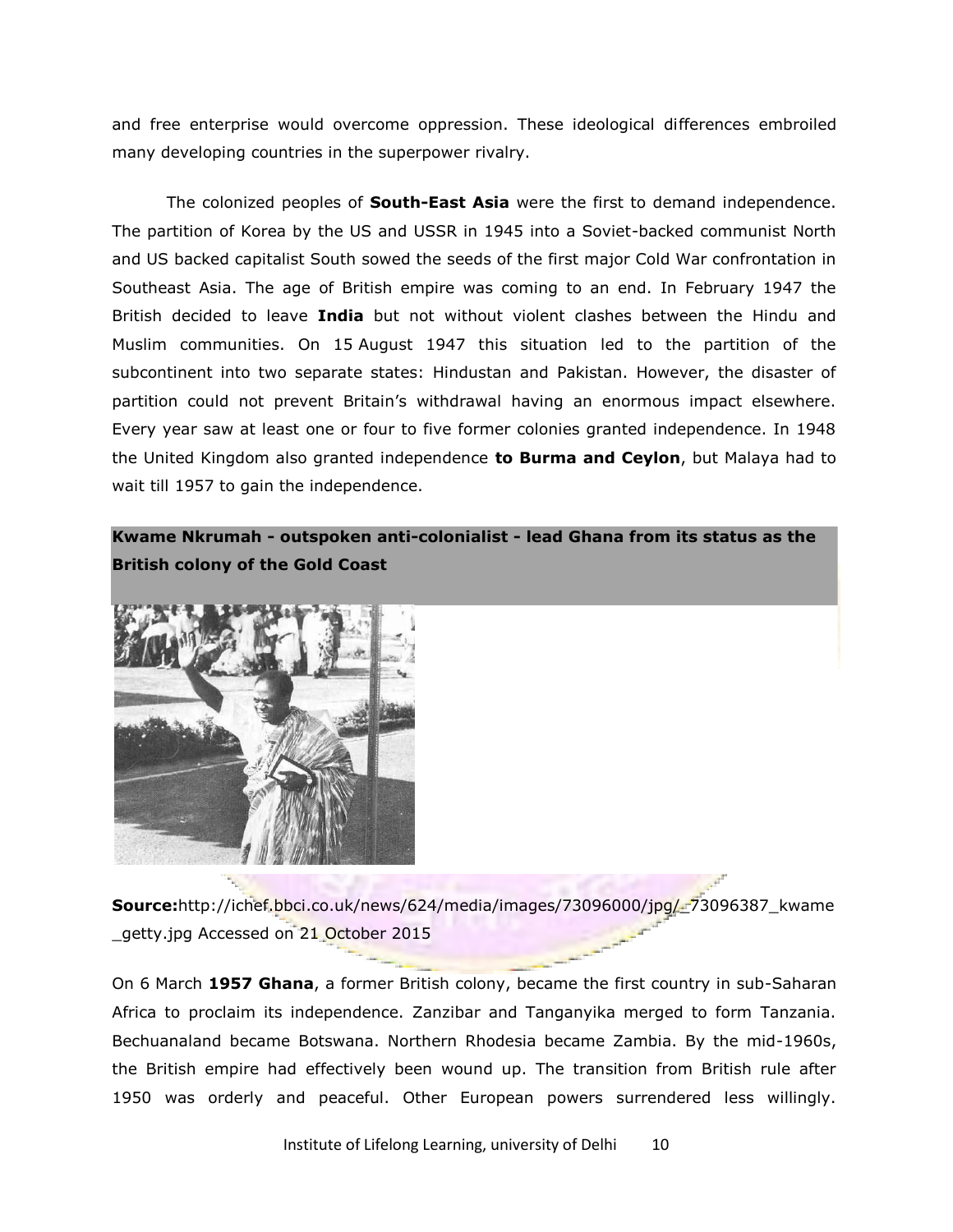**Transjordan i**ndependence was agreed by Britain. In the Americas, **British Guiana** became independent Guyana in 1966 after 330 years of British rule. Jamaica, the Bahamas, and a host of other islands became nations. In 1964 Malta joined Cyprus in independence, and Britain was out of Mediterranean. In Asia,

North Borneo, and Sarawak joined Malaya in 1963 to become Malaysia. Papua New Guinea became independent in 1975, and the British Solomon Islands became independent three years later.

 In **China,** civil war broke between nationalists and communists in 1946 and continued until 1949. On 1 October 1949, China emerged as the world's most populous communist state, the People's Republic of China. Mao's victory, coming so soon after the British evacuation of India, added to the feeling in the colonies everywhere that imperialism could be beaten.

 Events followed a similar pattern in nearby **French colonies** and France had to cope with demands for independence from its colonies. Stalemates developed as France faced the humiliating challenges of a French empire everywhere.and in 1960 some 15 new independent states emerged: Guinea (1958), Cameroon, Congo-Brazzaville, Ivory Coast, Dahomey, Gabon, Upper Volta, Madagascar, Mali, Mauritania, Niger, Central African Republic, Senegal, Chad and Togo. On 30 June 1960 Congo also proclaimed itself independent. In 1946, France launched armed campaign against nationalists under Ho Chi Minh in Indo-China. Syrian independence was agreed to by France. Facing nationalist protest, France pulled out of Tunisia and Morocco in 1956. France was engulfed in two futile wars to maintain its colonial rule in Indo-China and Algeria. By 1958, its increasingly vicious war against separatists in Algeria had provoked its most serious political crisis since 1930s.

 The United States granted independence to the **Philippines** in 1946. In 1947, UN partition of Palestine between Jews and Arabs agreed upon. The former Belgian colony of Central Africa became the Democratic Republic of Congo. Meanwhile I**ndonesia** endured four years of military and diplomatic confrontation with the Netherlands, until the Dutch government recognised the independence of the Dutch East Indies in December 1949.

 Another wave of decolonisation swept through the **Near and Middle East** (LLebanon, Syria) **and North Africa** (Algeria, Tunisia and Morocco). Decolonisation in Africa s a slower process, gaining pace in the late 1950s. Only Portugal refused to accept the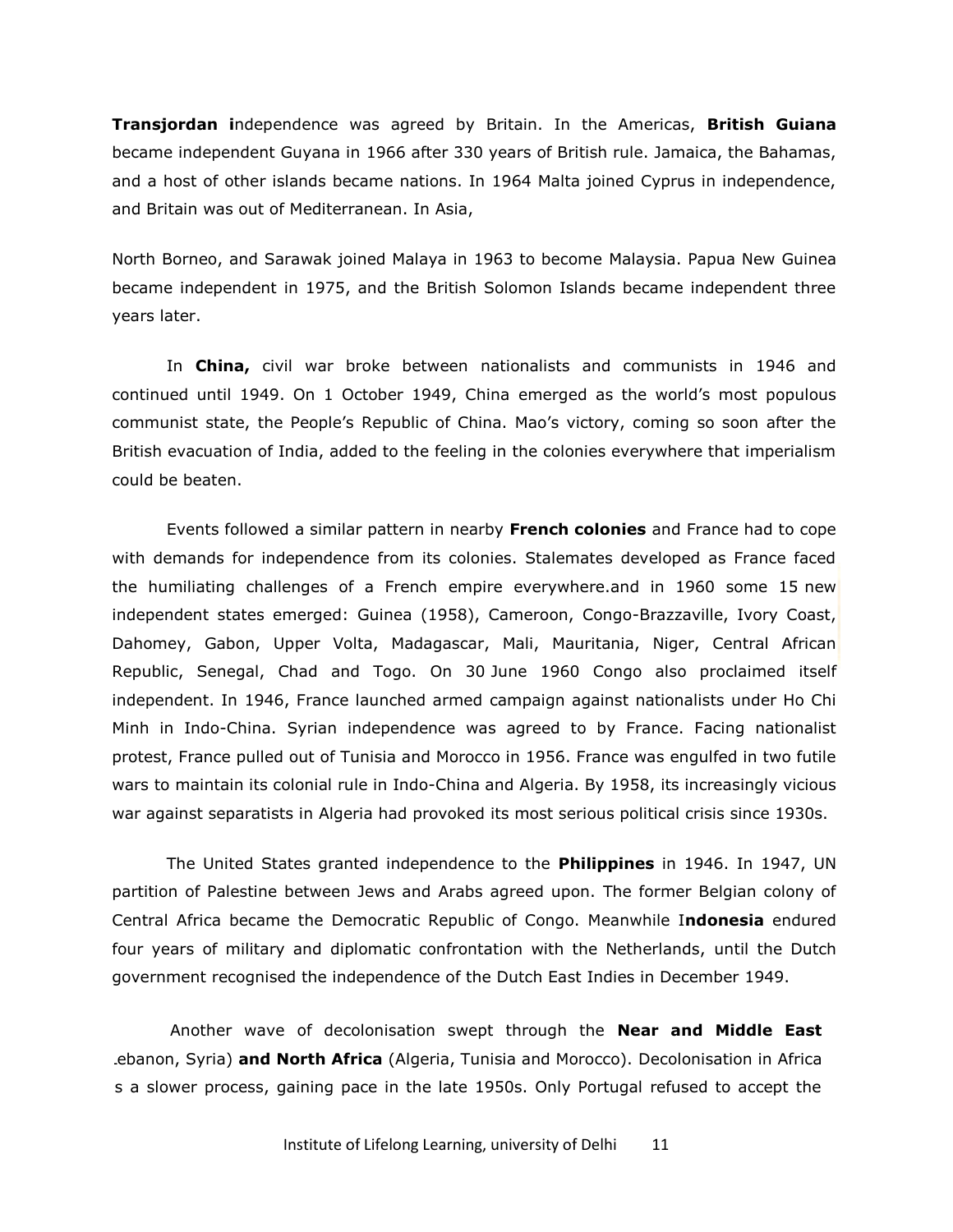vitable, fighting to crush liberation movements until herown armed forces could take no more and overthrew the government in 1974. Almost all the Europe's African colonies were inted independence in the 15 years after 1951. Libya was the first to be given lependence, from Italy. Portugal African colonies, Mozambique, Angola, Guinea, and the pe Verde Islands, were given up more reluctantly, after years of fighting in the mid-1970s. The worst was French Indo-China. In 1946 France became embroiled in a colonial r in Indo-China. Eight years later the conflict ended with the victory of the Viet Minh Hague for Independence of Vietnam) over the French forces. French forces were defeated a peasant army of Vietnamese Communists in 1954 and forced to give up their important onial holdings in Asia in 1955. The Geneva Accords of 21 July 1954 ended the fighting, liging France to leave the country. Vietnam was divided into two halves: north of the th parallel, the Democratic Republic of Vietnam; and to the south, Vietnam. Two countries th the same name (Vietnam) and borders but different leaders have split the world East West and became a new focus of tensions between the US and the Soviet Union. The US recognised Vietnam of emperor Bao Dai. The other Vietnam led by the Nationalist and communist Ho Chi Minh was recognised by the Soviets. After proclaiming their linependence in 1953, Laos and Cambodia gained full recognition.

## **Algerian Arabs celebrate independence from France after 132 years - March 1962**



**Source** : [http://www.kingsacademy.com/mhodges/03\\_The-World-since-1900/10\\_The-](http://www.kingsacademy.com/mhodges/03_The-World-since-1900/10_The-3rd-World/pictures/Algerian-independence_1962.jpg,accessed)[3rd-World/pictures/Algerian-independence\\_1962.jpg,accessed](http://www.kingsacademy.com/mhodges/03_The-World-since-1900/10_The-3rd-World/pictures/Algerian-independence_1962.jpg,accessed) on 21 October 2015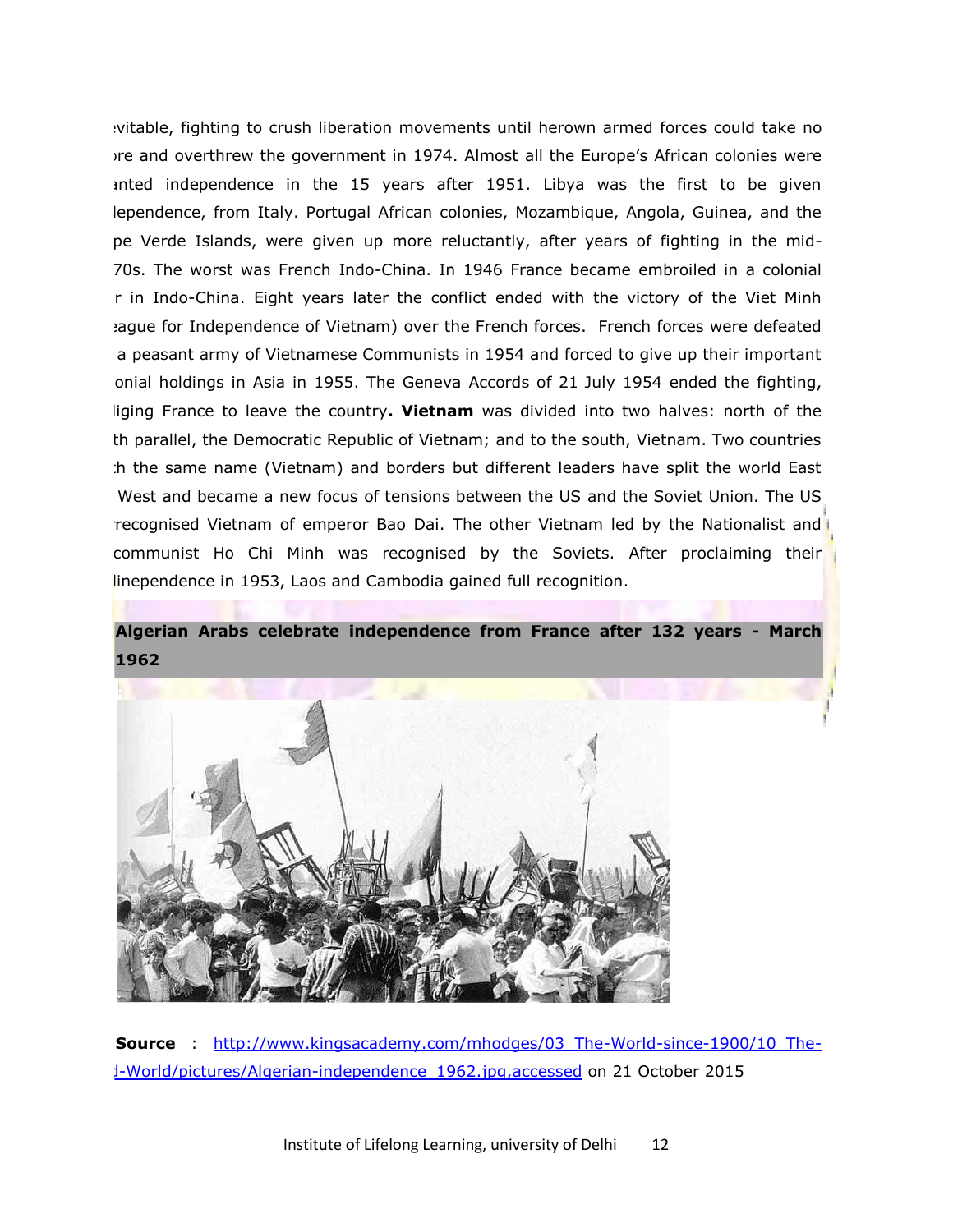France's retention of Algeria provoked civil war followed by inevitable retreat 1962. The thorities treated **Algeria** as an integral part of French territory and it was only after eight ars of savage warfare that the country finally achieved independence. Algeria was isidered an integral part of France. The Arab population was much larger, some of it well similated into French culture. But with the successful overthrow of the French presence in Io-China, the idea that France might be driven out of North Africa began to grow, couraged especially by Egyptian President Nasser, who was trying to build something of a w Arab nation around his own personal leadership. Thus a rebellious spirit of Arab tionalism began to grow in Algeria ... especially after Morocco and Tunisia were granted lependence by the French in 1956. With the further humiliation of the French in the illed Suez intervention of the French (and British and Israelis) in October of 1956, the litical situation in France grew chaotic. In May of 1958 Algerian French (soldiers and ilians) seized the government buildings in Algiers, formed a new governing committee. In rch of 1962 de Gaulle's decision in favor of Algerian independence was confirmed in the an Accords. Algeria was independent. In 1960 France and Belgium gave up all their subharan colonies. Portugal and Spain were the only European colonial powers to resist wes to independence. They too withdrew in 1975 after futile wars.

### **Value addition- surf and know**

To read more about the process of decolonization one may read from;

[Rethinking Decolonization](http://www.jstor.org/stable/10.2307/25096724?Search=yes&resultItemClick=true&searchText=decolonization&searchUri=%2Faction%2FdoBasicSearch%3FQuery%3Ddecolonization%26amp%3Bacc%3Don%26amp%3Bwc%3Don%26amp%3Bfc%3Doff%26amp%3Bgroup%3Dnone)

[A. G. Hopkins](http://www.jstor.org/action/doBasicSearch?acc=on&wc=on&fc=off&group=none&Query=au:%22A.+G.+Hopkins%22&si=1)

Past & Present, No. 200 (Aug., 2008), pp. 211-24

The completion of decolonization process was a process of epochal importance. However, it was not the end of imperialism. By the middle of the 1960s, many third world countries fell into dictatorship and authoritarian rule. Throughout the former Soviet areas, among the Arab countries of the Middle East, across Africa, in Southeast Asia, the disappearance of the colonial or communist regimes has been followed by great troubles. The third world nations also discovered that after struggling from colonial rule, they now confronted neo-colonial problems.

#### **The Islamic World**

 In the Middle East, nationalism collided with the economic interests of Western Europe and the US. The legacy of colonialism contributed to strife in the Middle East. In 1979,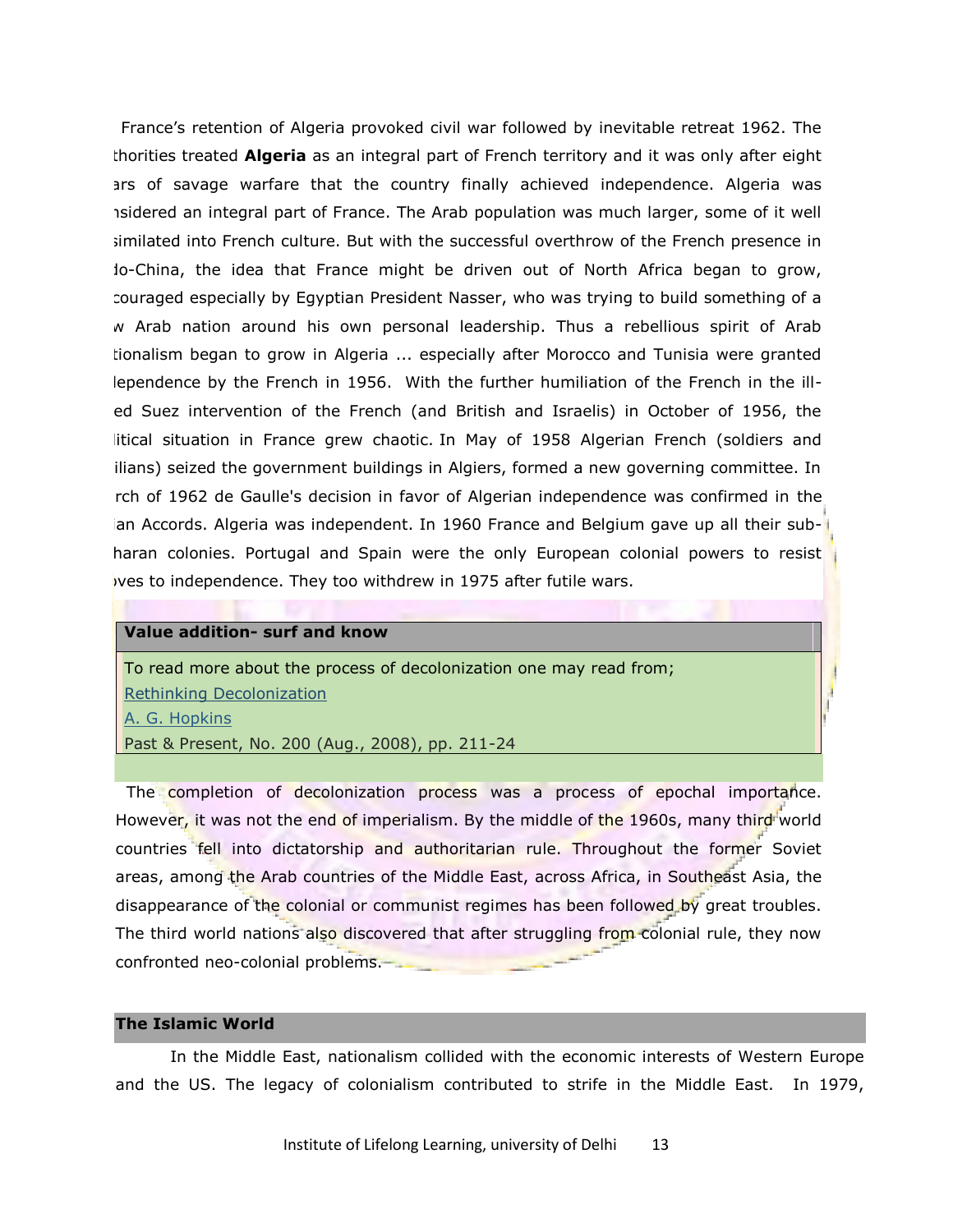Ayatollah Khomeini overthrew the US backed government of Iran and imposed Islamic rule. But militant Islam sparked deep conflicts within the Arab world itself – not just between the Sunni and Shi'ite branches of Islam but also between those states committed to a secular and modernizing vision and those determined to assert fundamentalist Muslim values. The Iran-Iraq war (1980-1988) was one manifestation of this rivalry and Civil War in Algeria after 1962 was another. After waging war against Iran, Husain invaded oil-rich Kuwait in 1989. In 1990 the Iraqi invasion of Kuwait, provoked a massive US led campaign to oust Iraq. In the meantime, Arab-Israeli hostility continued unchecked. Egypt, the largest Arab state made peace with Israel in 1978, but much of the Arab world remained opposed to Israel. Israel's response was an invasion of Lebanon in 1982 in an attempt to root out PLO forces. There was an apparent improvement in Arab-Israel relations in the early 1990s under the Oslo Peace Accords.

#### **The Suez Crisis (November 1956):**

The Suez Crisis illustrated the new international power relationships, a military conflict involving British, French, Israeli and Egyptian forces. It was caused by Egypt nationalising the suez canal. In a combined operation, Israel invaded Sinaiand French and British troops occupied the canal area. Under US pressure, invading forces withdrew and were replaced by a UN peace keeping force. In Egypt, on 26 July 1956, President Gamal Abdel Nasser, a champion of pan-Arabism, announced the nationalisation of the Suez Canal Company. The Crisis directly threatened the interests of France, the United Kingdom and Israel, leading to a trial of strength that culminated in a joint military operation by the three countries against the former British protectorate in October 1956. The dogged efforts by France and Britain to safeguard their economic and financial interests at the expense of a developing country prompted the involvement of the international community. When on November 29, 1956, England, France and Israel made a bold move to reassert European control of the Suez Canal recently seized by Egyptian President Nasser, America was quick to denounce the intervention of its friends claiming that it was deeply disappointed that they would undertake such an imperialist move at precisely the same time the West was condemning the Soviets for a similar imperialist intrusion into Hungary. The Suez crisis ended in a diplomatic fiasco and moral defeat for the two former colonial powers — France and the United Kingdom — whilst Colonel Nasser emerged as the champion of the Arab cause and decolonization.

The old imperialism of direct colonial rule finally came to an end in the last quarter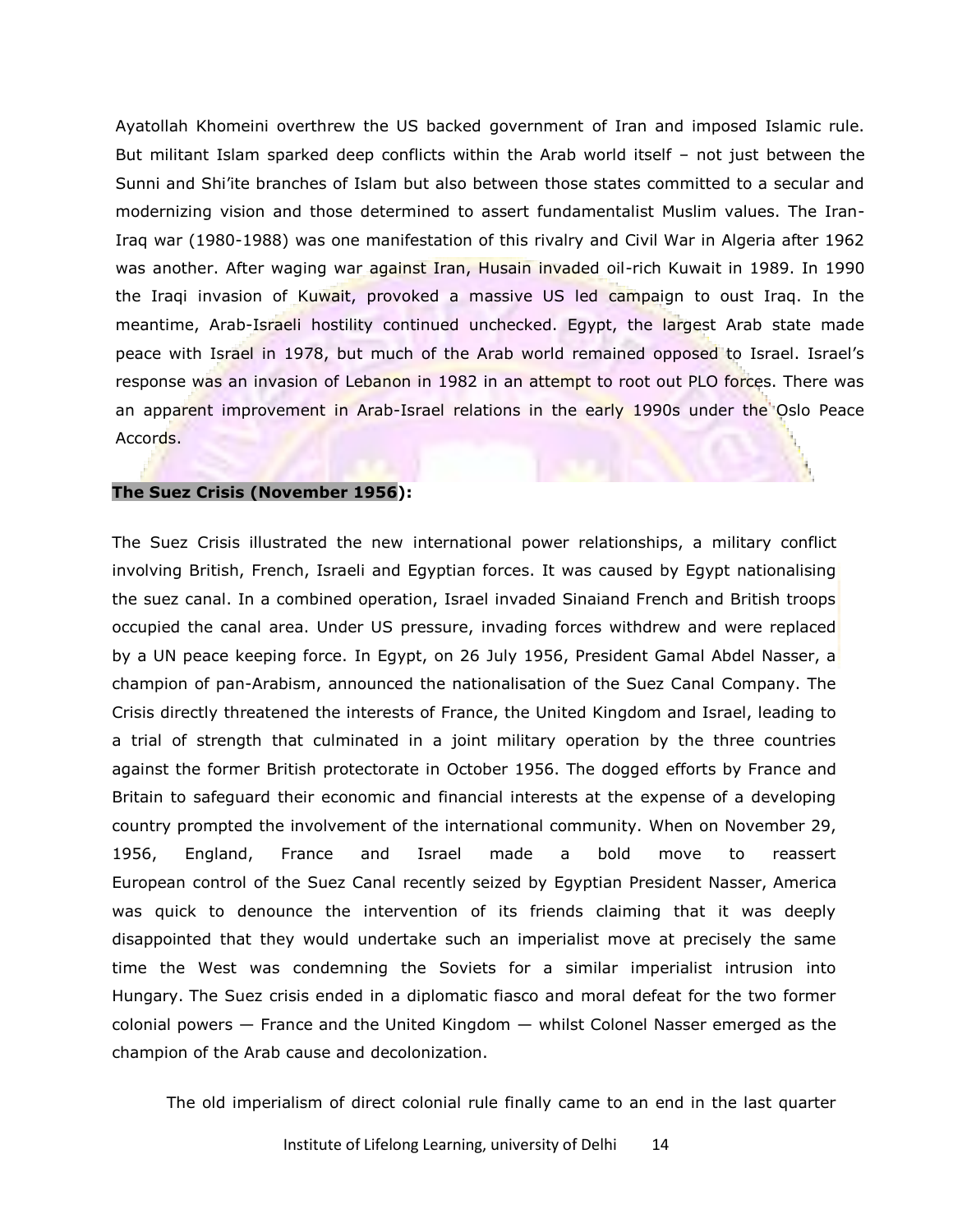of the  $20<sup>th</sup>$  century. The leaders of the newly independent nations believed that they could build strong democratic politics and promote rapid economic development. Whether dealing with the West or the Soviet Union, Third World leaders found their options limited. During the Cold War, neither the United States nor the Soviet Union welcomed neutral parties. Détente in the form of summits and SALT accords did not stop the US and the Soviet Union from intervening in the Third World. The two superpowers tried to intervene in the developing countries.

#### **New Hope for the Third World**

After the completion of decolonization in Asia and Africa, the newly independent countries emerged as a significant player in the international arena. These nations attended Bandung conference in Indonesia from 17 to 24 April 1955 and reaffirmed their decision to be independent and non-aligned in the bipolar world. These third world nations changed the balance of power within the United Nations as its membership increased every year. In 1946, there were 35 member states in the United Nations and by 1970, the membership had increased up to 127. These countries advocated the independence of colonial states.

## **The Non-Aligned Nations of Asia and Africa: As the Beginning of a 'Third World'**



**The Bandung Conference of April 18-24, 1955: Gathering of "Non-Aligned" nations - The "Third World"** 

<https://upload.wikimedia.org/wikipedia/commons/0/01/Gedung.Merdeka.jpg> accessed on 21 October 2015

The term "non- alignment" originated in the post-1945 period. It is commonly used to describe newly independent countries of Asia and Africa which were keen to maintain their independence and protect their separate identities in the era of bipolarization. The newly independent countries of Asia and Africa did not like to join any of the two blocs, one led by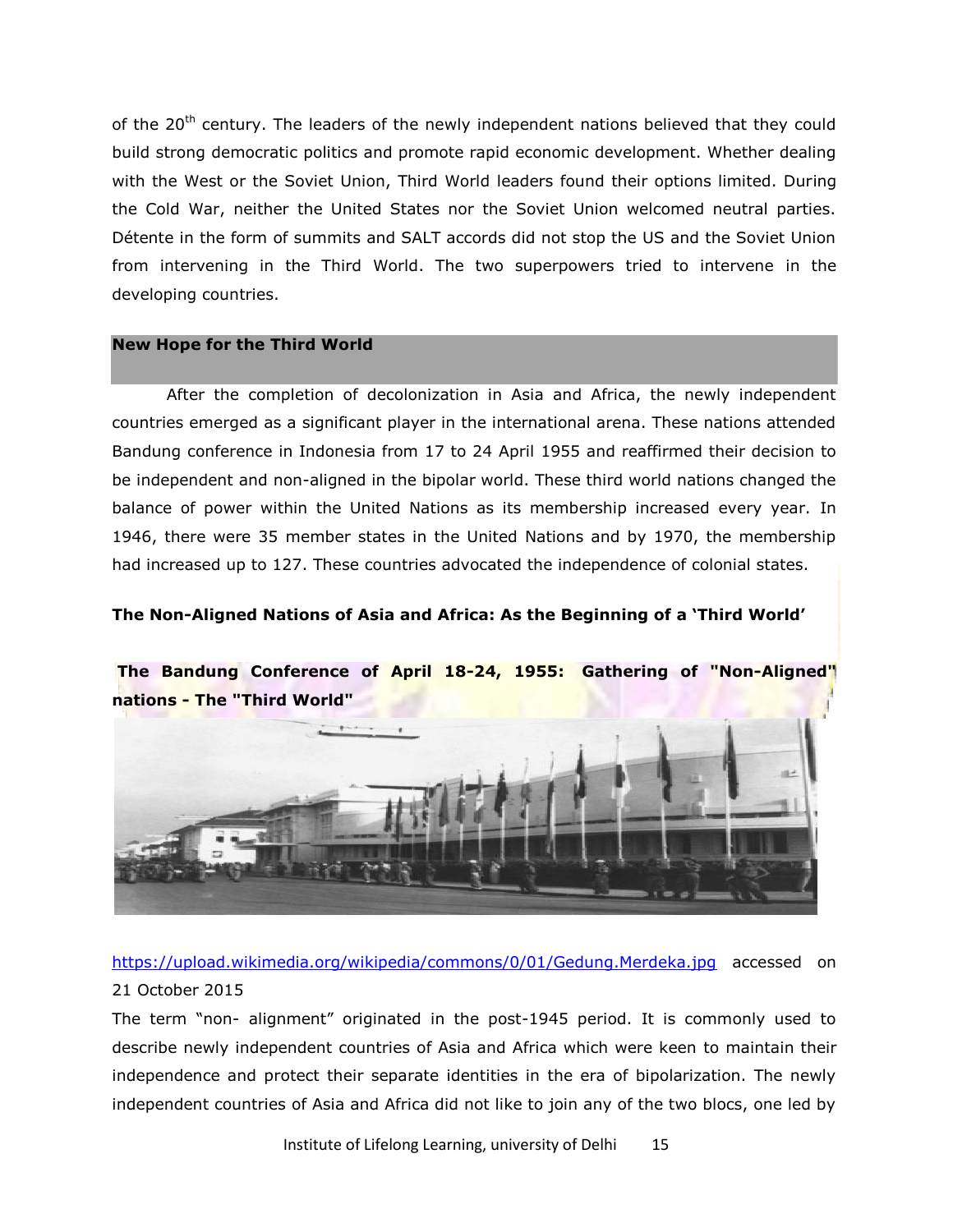America and other by Soviet Union. They were called the Third World/ non-aligned/ developing countries. The policy of non-alignment was first adopted by countries like India, Burma, Ceylon, Egypt and Indonesia. Jawaharlal Nehru convened a conference in Delhi in January 1949 to support the cause of Indonesian independence which marked "a turning point in history". In his own words, "it means new alignments and a new balance of power if not now, then in the near future." He further said, "We do not want to form a new bloc but inevitably the countries of Asia will come closer together and India will play a leading part in this" (Rao 2009). George Schwarzenberger says Non-alignment is synonymous with "neutrality", "neutralization", "isolationism", "unilateralism", "non-involvement" and "noncommitment" (Sharma and Sharma 2000). All these terms have different meanings.

i) **Neutrality:** It describes the political and legal status of a country at war with respect to the belligerents.

ii) **Neutralization:** It means a political status of a particular state which it cannot give up under any circumstances.

iii) I**solationism**: It stands for policies of aloofness.

iv) **Non-involvement**: It means keeping from the struggles between different Super power ideologies.

v) **Non-commitment**: It refers to politics of detachment for other power in multi polar relationship.

 The Western Scholars like Hans. J. Morgenthau, George Liska and Lawrence W. Marton and others referred the term "neutralism" to "non-alignment". Third Worldist interpretation of nonalignment "meant positive action for protecting the interests of the weak and achieving positive aims, which included peace and public regulation of the international regime, on the basis of active alliance and formation of 'trans-border' solidarity" (Cho 2004: 498).

## **The 1955 Bandung Conference: Third World Aversion to Cold War Alignment**

The Bandung conference of 1955 led to the emergence of the third world. India played a major role in raising the voice of newly independent countries. As a result of independence movement, the United Nations, was gradually transformed into a third world forum. The Afro-Asian conference co-sponsored by Burma, India, Indonesia, Pakistan and Sri Lanka discussed peace, role of the Third World, economic development, and decolonization process. They tried to chart out a diplomatic course as neutrals or 'non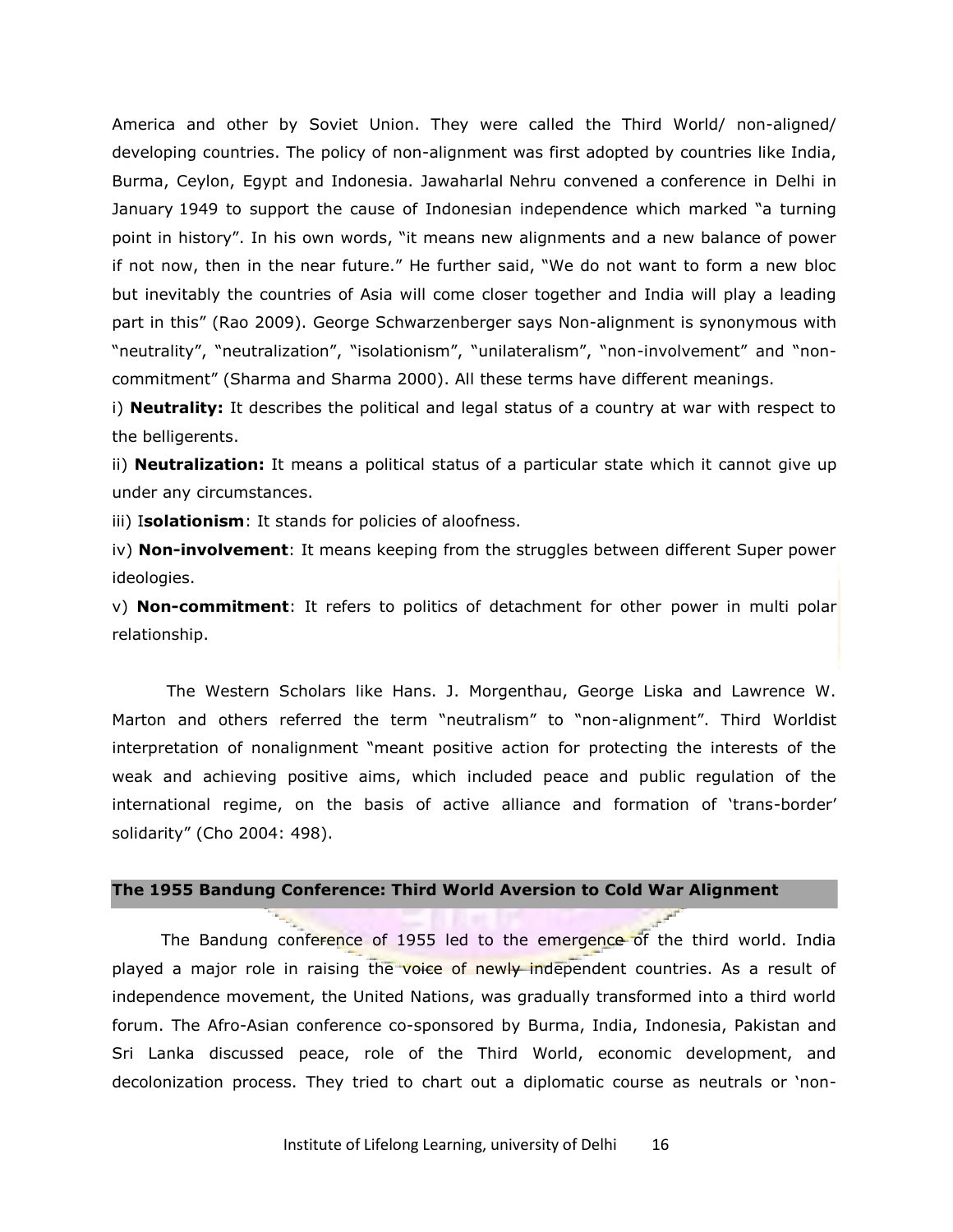aligned' to either Russia or America in the Cold War. The Bandung Conference was based on the principles of political self-determination, mutual respect for sovereignty, nonaggression, non-interference in internal affairs, and equality. Conference paved way for the emergence of third world free from evils of capitalism and communism.

Thus, the concept of the 'Third World' was born. Communist China was one of the countries participating as the Third World Country rather than the Russian Soviet orbit. The 1955 Bandung Conference was the first attempt at the creation and establishment of a third force in global politics. The term Third World was adopted to refer to a self-defining group of non-aligned states. The Bandung Conference played an important role in mobilizing the counter-hegemonic forces to be known as the Third World. There were other priority areas as well such as anti-imperialism, anti-colonialism, non-violence and conflict resolution via the United Nation .The conference also emphasis on the issues of increased cultural and technical cooperation between African and Asian governments along with the establishment for an economic development fund .It also raised its voice for the required support for human rights and the self-determinations of peoples and nations by the world community and negotiations to reduce the building and stockpiling of nuclear weapons. With this kind of perspective the international politics marked the emergence of a non-aligned bloc from the two superpowers after the Bandung conference. Hee-Yeon Cho opines that the "Bandung spirit is not 'detachment' from the powerful Western countries, but non-aligned self-helped 'organization against' the powerful countries" (Cho 2004: 498).

The early 1960s were years of optimism in the Third World. Ghanaian prime minister Kwame Nkrumah trumpeted **pan-Africanism**. It was a way for the African continent to place itself on a par with the rest of the world. Egyptian president Nasser boasted that his democratic socialism was neither Western nor Soviet-inspired and that Egypt would retain its neutrality in the cold war struggle. Indian prime minister Nehru blended democratic politics and state planning to promote India's quest for political independence and economic autonomy. The membership and aims of the "Non-Aligned summits of the 1960s, 1970s and 1980s" expanded and contracted as time progressed (Tomlinson 2003: 309-310). The 1961 Belgrade Non-Aligned Summit conference established an alternative platform for negotiating the diplomatic solidarity of countries which saw an advantage in

advertising their autonomy from the rival superpower blocs. During the early 1960s, primary focus was directed towards mitigating the effects of the Cold War, "as represented by the British and French invasion of the Suez, and the Russian invasion of Hungary in 1956, on states which were not part of any power bloc (Tomlinson 2003: 310)." Towards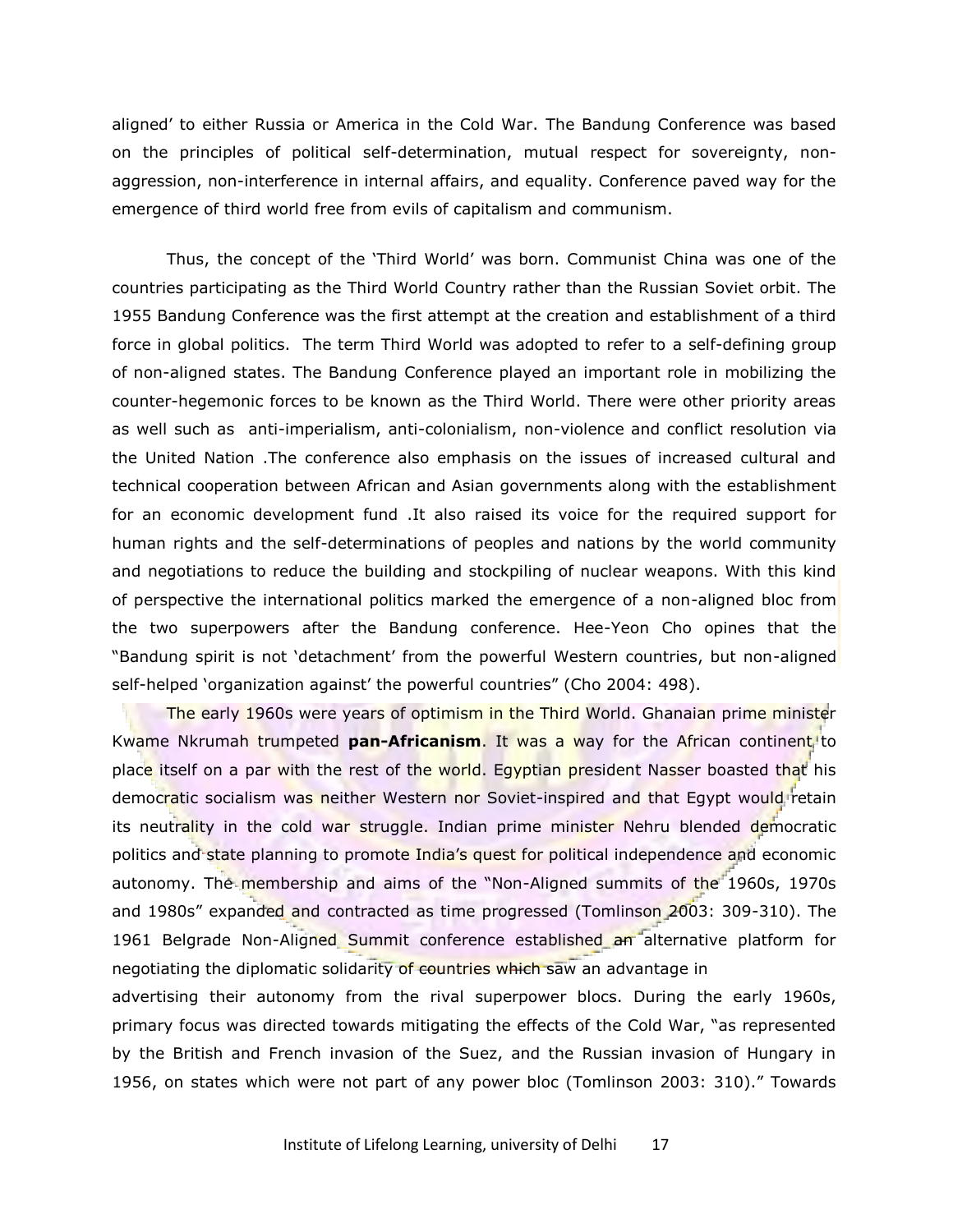the middle of the 1960s, the crucial concern was anti-colonialism, and from that decade to the next, the principle issues centered on "problems of economic development," emerging due to intense uncertainty in the global economy (Tomlinson 2003: 310).

The 1960s and 70s, marked the "great age of Third World rhetoric of common **cause and common action**.‖ A significant event was the 1966 Tri-continental Conference of Solidarity of the Peoples of Africa, Asia and Latin America, and involved delegates from across Asia, the Middle East, Africa and Latin America. This conference called for an increasingly "radical anti-imperial agenda" (Berger 2004: 20). During the 1970s, the collective identity of the majority of Latin American, Asian and African countries in ―international relations became expressed through demands for reform in the institutional structure of the international economy" (Tomlinson 2003: 312) The main thrust came from the Group of 77 (G77), which had been created at the first United Nations Conference on Trade and Development (UNCTAD) meeting held in 1964.

## **Waning of the Concept 'The Three-World Order'**

The notion of three worlds has been dismissed by critics as inadequate as the multiple worlds are based on regional military or economic power dynamics, culture, religion, and other influences. The Cold War polarized Third World nations, pushing states to choose between alignment with the First or Second world. The United States and the Soviet Union faced discontent within their societies and opposition within their respective blocs. Collaboration among Third World countries was difficult. By the 1960s and early 1970s, tensions were beginning to appear in the three-world order. The United States and the Soviet Union faced discontent within their societies and opposition within their respective blocs. The Third World was never unified by economic, military or political alliances. While some states managed to maintain democratic institutions and promote economic development, many had to face dictatorships and authoritarian regimes. It was in this context that Third World revolutionaries took to radical programmes of social and political transformation. They brought to the surface the considerable tensions in the threeworld order. From the 1970s, Third Worldism has been on a path of terminal decline due to a number of factors, such as disproportionate economic development among Third Worldist states, political differences and the failure to establish a "common programme for international economic and political reform**." Détente** in the form of summits and SALT accords did not stop the United States and Soviet Union from intervening in the Third World.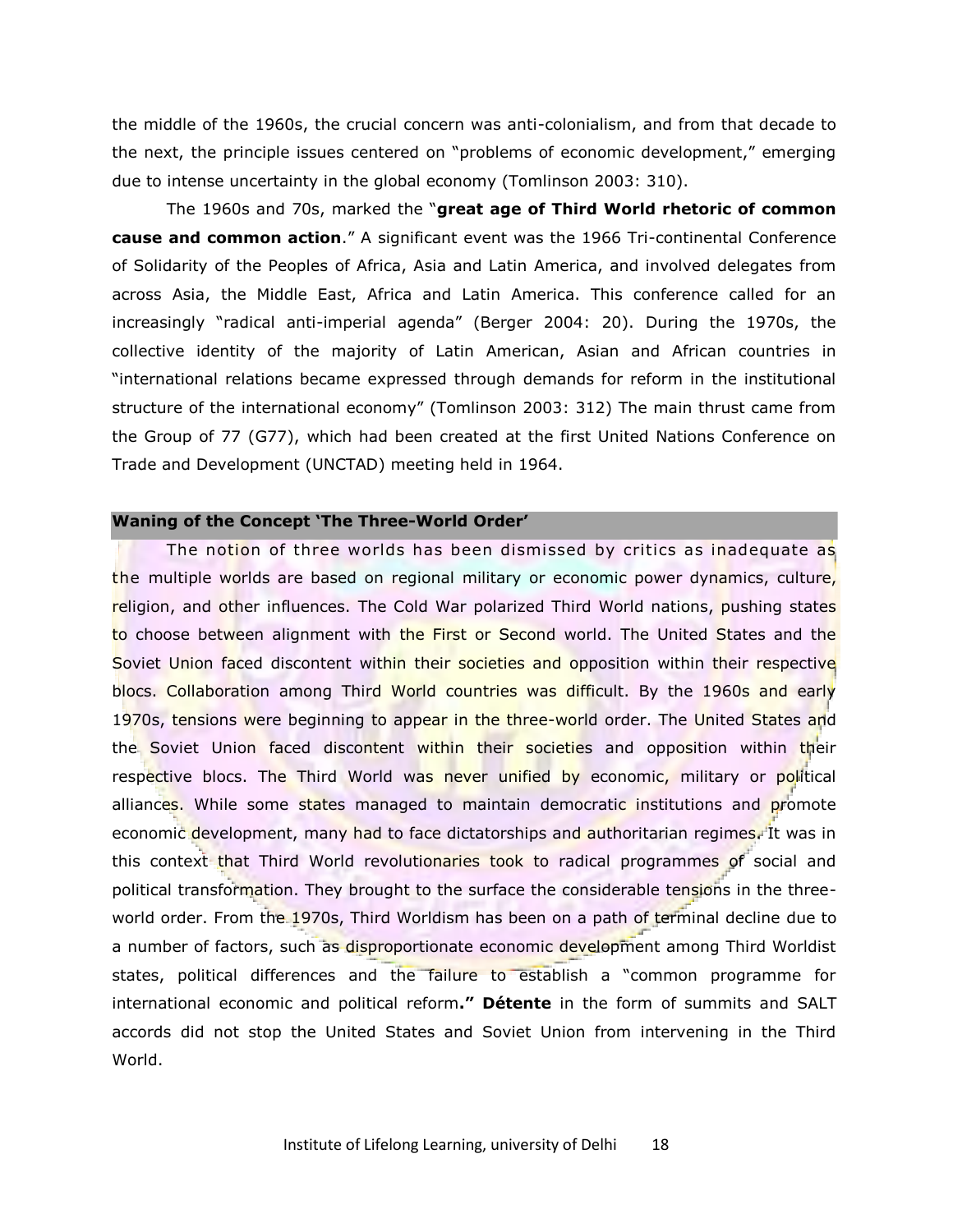#### **Value addition – Détente**



#### Source:

[https://upload.wikimedia.org/wikipedia/commons/thumb/c/c8/Leonid\\_Brezhnev\\_and\\_Ric](https://upload.wikimedia.org/wikipedia/commons/thumb/c/c8/Leonid_Brezhnev_and_Richard_Nixon_talks_in_1973.png/220px-Leonid_Brezhnev_and_Richard_Nixon_talks_in_1973.png,accessed) hard Nixon talks in 1973.png/220px-Leonid Brezhnev and Richard Nixon talks in 1973.png,accessed on 27 0ctober 2015 Brezhnev and Nixon talk while standing on the White House balcony during Brezhnev's 1973 visit to Washington – a high-water mark in détente between the United States and the Soviet Union.

During the early stages of the 1970s, the G77 headed the "**demand for new institutions of global economic management to remove the structural imbalances**" (Tomlinson 2003: 312). These objectives were to be realised in ways that would guarantee the states' economic sovereignty, "including their right to control the exploitation of natural resources, with the right to nationalize them of appropriate" (Tomlnson 2003: 312). The UN resolutions passed in 1974 relating to the **NIEO** signaled the zenith of the diplomatic unity of Third World regimes" (Tomlinson 2003: 312). The changes called for in the NIEO were never implemented. By the start of the 1980s, the US-driven globalization project provided a significant challenge to the importance allocated to the restructuring of the global economy so as to "address the North-South divide." The third world received huge impetus from the World Bank and the International Monetary Fund, along with Reagan administration, Thatcher in the UK, and Chancellor Kohl in the former West Germany, moved them towards the privatization of public sectors, charting the policy of liberalization of the trade and the deregulation of financial sectors .On the other hand the international happenings such as the renewal of hostilities of the Cold War further facilitated the reduced clout of the NAM. The Third World nations discovered that they now confronted a new series of 'neo-colonial' problems.

## **Value addition- surf and know**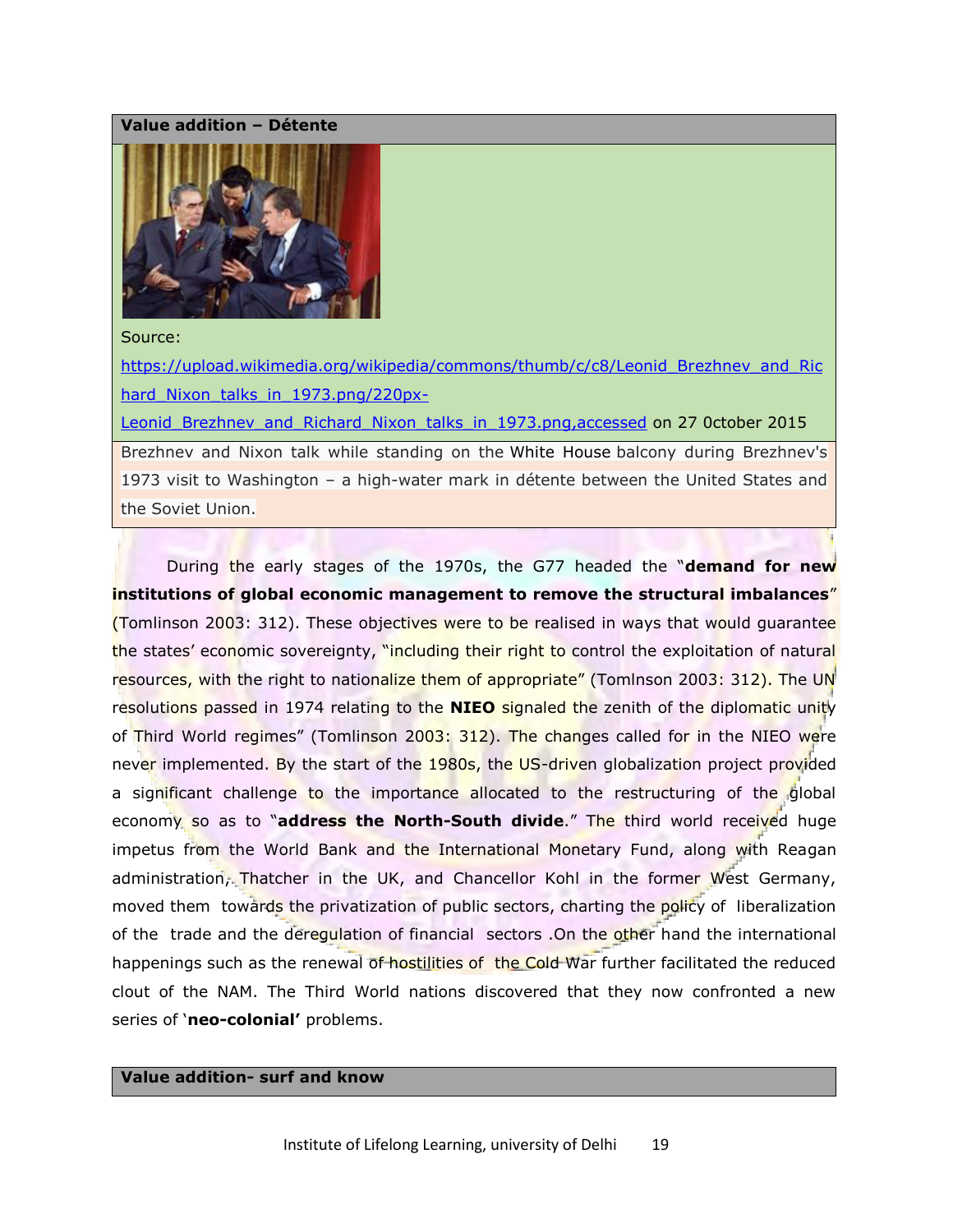To understand the dimensions of post colonial world one may read from: [https://scholarblogs.emory.edu/postcolonialstudies/2014/06/21/nuclear-proliferation-in](https://scholarblogs.emory.edu/postcolonialstudies/2014/06/21/nuclear-proliferation-in-the-third-world/)[the-third-world/](https://scholarblogs.emory.edu/postcolonialstudies/2014/06/21/nuclear-proliferation-in-the-third-world/)

In the 1990s, it was claimed that states were unimportant in the 'new global economy'. The end of the Cold War marked a shift from a world of geo-strategy, to a new international arrangement based on **geo-economy**. The world's wealthiest countries promoted globalization by establishing economic and political relationships that transcended national boundaries. Developing countries struggled to assert their national identity. There are arguments speaking for the redundancy of the third world existence due to the collapse of the Second World, namely the Soviet Union and its satellite states. The world is majorly marked with a complex web of hierarchies in the post 1990 scenario with a glaring absence of any kind of equality among them . In the general discourse the phrase North –south Dichotomy has been getting huge acceptability after the end of cold war reflecting the apathy to the presence of third world and its related dimensions and problems in fact the development model of states asserts that the development of states such as Taiwan, Hong Kong, Singapore and South Korea, along with other countries such as Mexico and Brazil, have served to disprove the Third Worldist claim that self-reinforcing and coherent development in the Third World is not possible (Holm 1990: 1). The structure of the international system is based on the size of states, the extent of their development and their importance in key economic areas. Both the G77 and the NAM are currently experiencing more division than in the past. A NAM member, Iraq, invaded another member Kuwait. Yugoslavia was also disintegrated. Any form of common action or any "common political platform" is lacking (Holm 1990: 2).

 The criticism itself set the stage for the **revival of Third Worldism**, and its continued relevance in the contemporary era.

#### **Relevance of the Concept 'Third World'**

Nevertheless, ten years after the end of the World War II, Bandung forced the great powers to recognize that the weak had power if they could mobilize it. The end of the Cold War, has dealt the 'three world order' classification scheme a finishing stroke, and the disintegration of the erstwhile Soviet Union diminished the relevance of the Third World. However, the Third World maintains its relevance in the contemporary period. The developing countries, squeezed by its inability to reduce poverty, on the one hand, and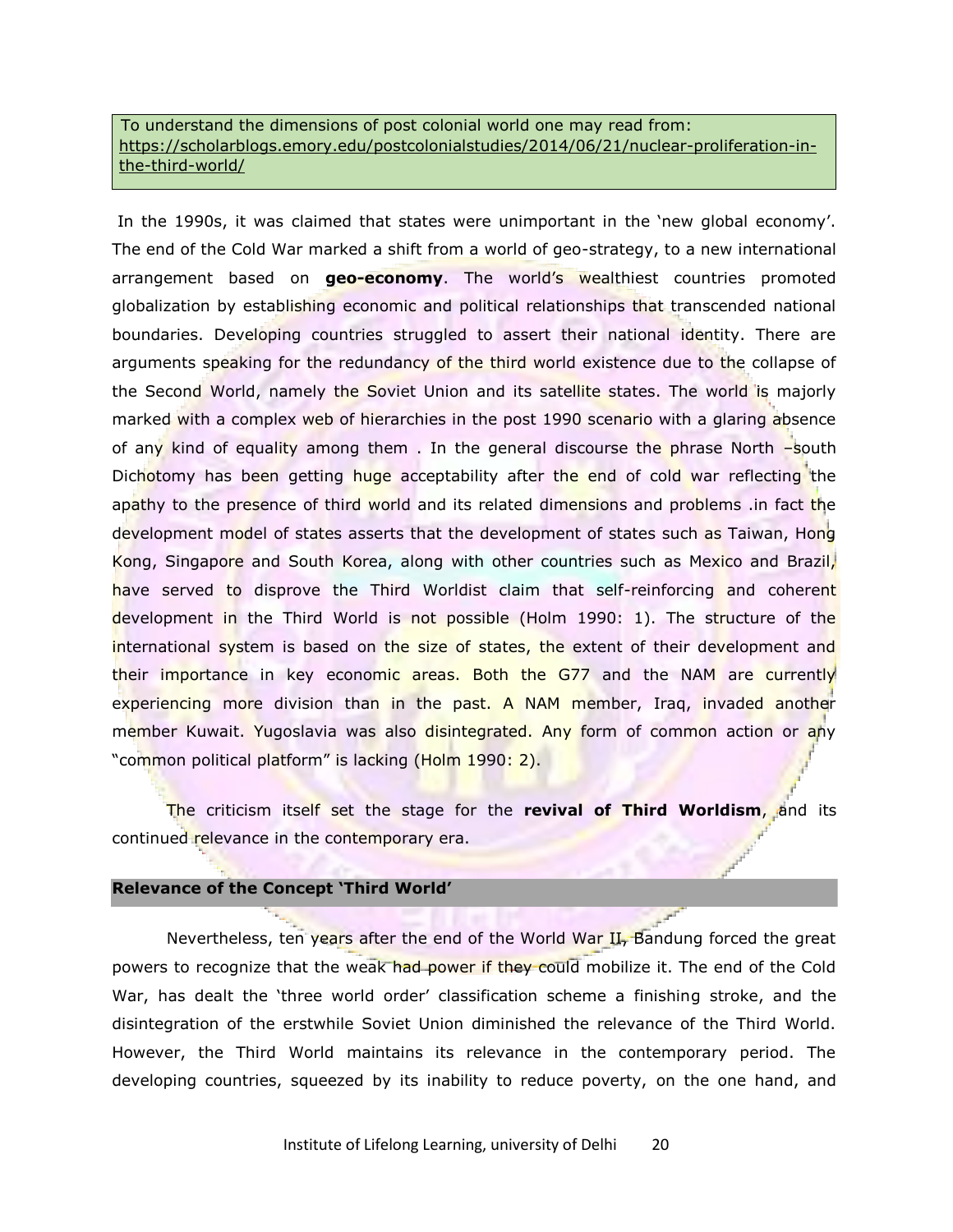superpower rivalry on the other, struggled to pursue a 'third way'. According to Arif Dirlik, geopolitically, the Third World is a "reference point for development in global politics, **referred to as global modernity**" (Dirlik 2003). The context of the Third World plays an important role as a category as it is relevant when the emphasis is on geopolitical relationships and processes. "The material inequalities that characterize the contemporary world, such as 23% of the world's population living in the North...enjoyed 85% of its income, while the 77% in the South made do with 15%, do have significant political and social consequences" (Randall 2004: 43).

#### **Value addition- surf and know more**

To read more about the relevance of the third world, one may read from: [http://www.e](http://www.e-ir.info/2013/03/26/the-continued-relevance-of-the-third-world-concept/)[ir.info/2013/03/26/the-continued-relevance-of-the-third-world-concept/](http://www.e-ir.info/2013/03/26/the-continued-relevance-of-the-third-world-concept/)

The concept of the Third World is relevant in the post-Cold War era. The ten principles articulated at the Bandung conference especially "the five principles of peaceful coexistence" grounded the "cooperation among newly independent States stressing mutual respect and mutual benefit." The structure of the contemporary international political economy is different from that which prevailed during the Cold War era. "The current international political economy has given rise to a situation in which all three segments are found in both the North and the South, and where their difference lies only in their relative proportion" (Mushakoji 2005: 515). It is as a result thereof that the counter-hegemonic force that was created at the Bandung Conference by Third World states cannot remain confined to Third World countries. This is a new brand of Third Worldism that should aim to include non-state actors in the subaltern and the excluded segments of the Trilateral regions (Mushakoji 2005: 515). Despite the political-economic eradication of the borders dividing the North and the South, the North/South divide is not filled. Thus, there is need for revival of the concept 'Third Worldism'.

#### **Conclusion**

Emerging in the period of bipolar world dominated by the two superpowers, the concept of the Third World offered different path for the developing countries. At one point of time, it acted as a mobilizing force for the completion of decolonization and on the other hand, offered option for counter hegemonic alliance. The Cold War had enormous impact on the developing countries - politically, socially and economically. However, the end of the Cold War , the disintegration of the USSR and the disappearance of the Second World have led to heated debate on the relevance of the Third World and the NAM. Yet, the Third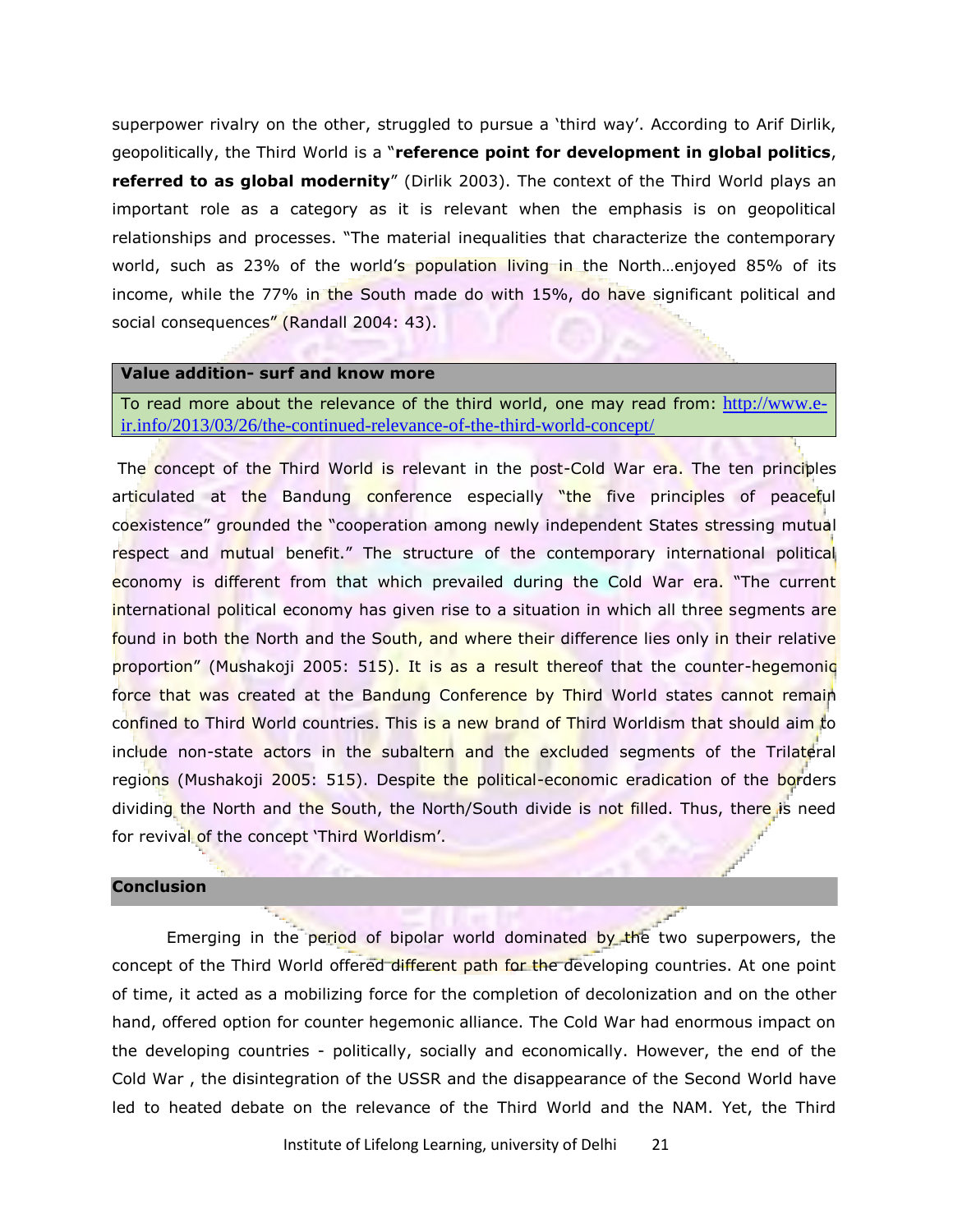World, group of developing countries, enjoys continued relevance in the contemporary era as a reference point for development. The term has now been predominantly effective for the countries that face widespread poverty, population growth, the lack of industrial growth and development. All such countries together constitute more than one-third of the globe. NAM provides a common platform to raise their voice. Third World nations no longer look to their former colonizers but to the World Bank and to the International Monetary Fund. There is no permanent member to speak in Security Council on behalf of the South or the Third World countries. They are asking for the expansion of the number of permanent members by including India, Brazil etc. Whether globalization will solve the third world's problem remains unclear. At the same time:

"To help developing countries help themselves, wealthy nations must begin to lift the burdens they impose on the poor." – Nancy Birdsall, Dani Rodrik, Arvind Subrmanian, Foreign Affairs, July/August 2005

#### **Glossary**

**Cold war** : After World War II, rivalry between the Soviet Union and its allies on one side and the United States and the democratic countries of the Western world on the other.

Decolonization: Political independence received by European colonies in Africa and Asia after World War II.

**Developing Country** :A country where the majority lives on less money and that is seeking to Become more advanced economically and socially.

**Globalization:**The worldwide movement toward economic, financial, trade and communications integration.

**Imperialism:** The policy of extending the authority of nation over foreign countries, or of acquiring and holding colonies and dependencies.

**Neo-colonialism**: Political control by an outside power of a country that is in theory sovereign and independent especially through the domination of its economy.

**Non-alignment:** In order to maintain their sovereignty, new states of Asia and Africa adopted this policy which is more than mere abstention from military alliances or involvement in conflict between power blocs.

**Third World:** Term used after 1950s to describe former colonial and semi-colonial countries.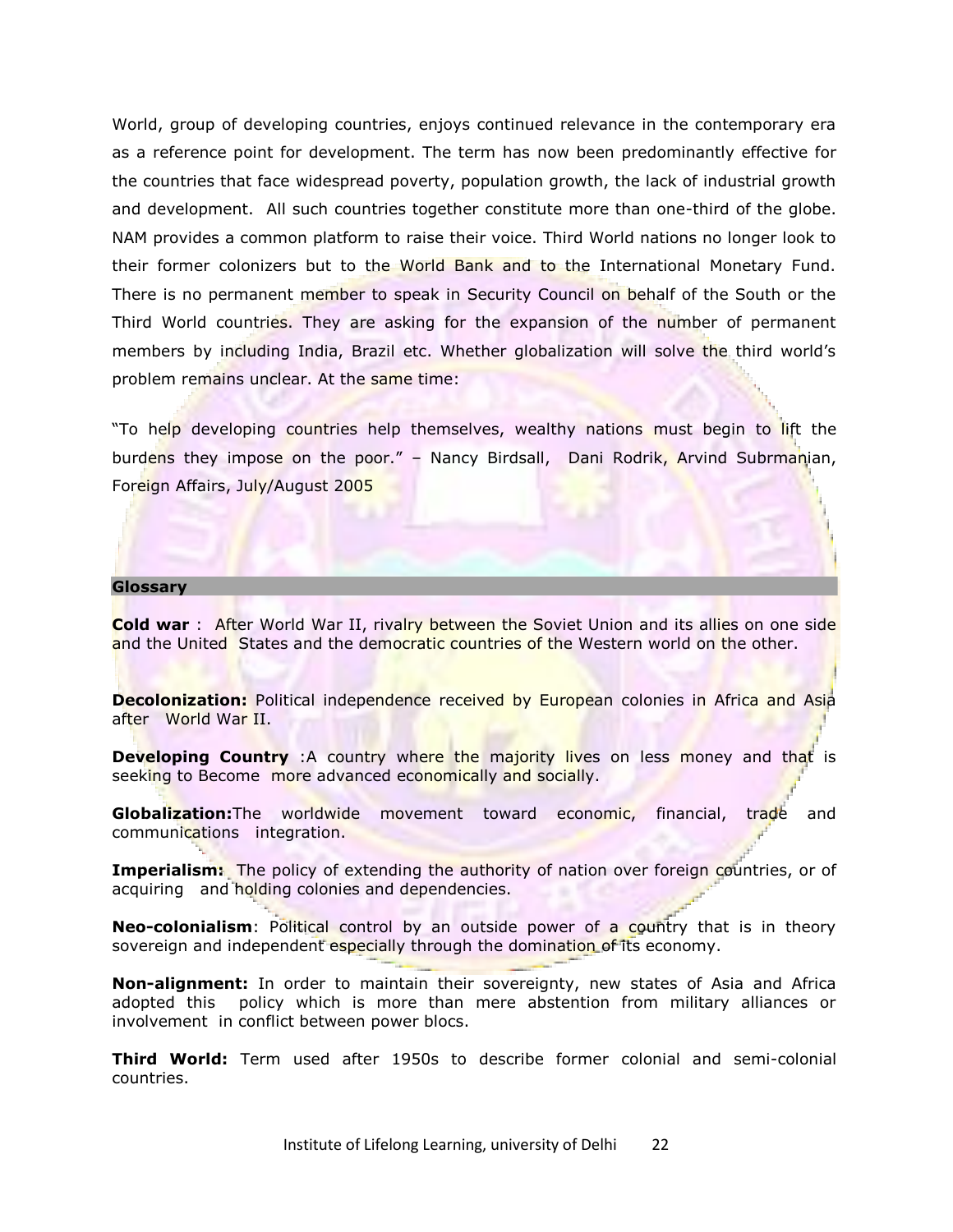**Soviet Union** : (Union of Soviet Socialist Republic): Name adopted by republics of former Russian empire in 1924 and then for Stalinist Empire, dissolved in 1991.

**Superpower:** ery powerful and influential nation, used with reference to the United States and the former Soviet Union.

#### **Essay Type Questions**

Do you think that the term 'Third World'was an invented term from the Cold War phase. Comment.

How useful is the term 'Third World' in today's economic and political system?

What are some of the major problems faced by 'Third World' countries today?

In your opinion, was the Cold War inevitable? If not, was the United States or the USSR more to blame?

Why were Americans so terrified of communist infiltration after World War II?

In what cases and why did decolonization involve large-scale violence?

Why anti-colonial revolts occurred only in a minority of the colonies in Africa, and why

these territories were caught up in political violence?

What were the successes and failures of each world order?

What were the major fissures that developed in the Three World Order?

## **Multiple-Choice Questions**

1. Which of the following are not third-world regions?

- a. Latin America.
- b. Asia.
- c. Africa.
- d. Australia.
- Ans. d
- 2. The poorest region of the world is
- a. the Middle East.
- b. sub-Saharan Africa.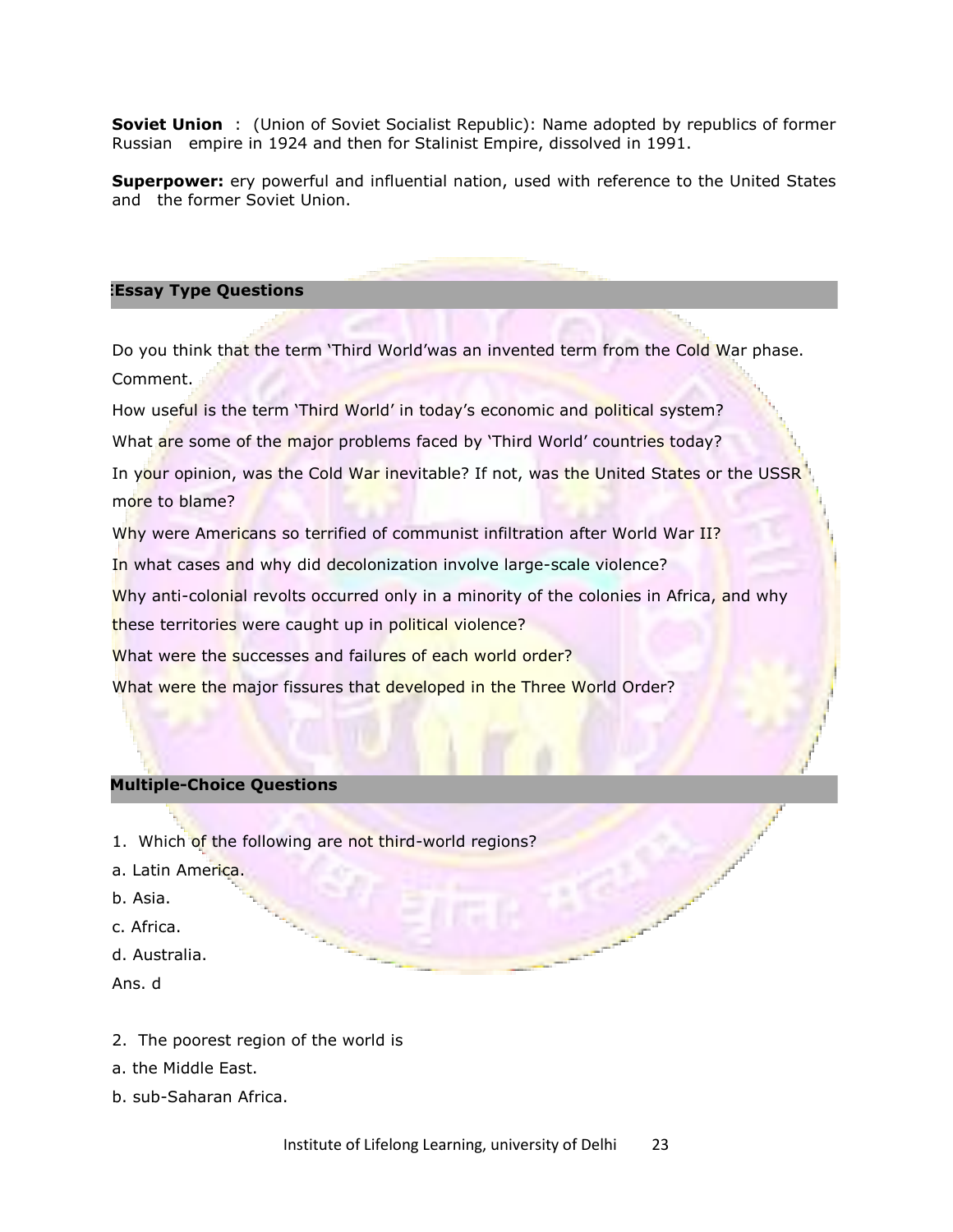c. Asia. d. Latin America. Ans. b

3. Of the world's population, what portion lives in developing countries?

a. approximately 35%.

b. approximately 80%.

c. nearly 10 billion people.

d. less than 1 billion people.

Ans. b

4. Which of the following characteristics are most likely found in developing countries?

a. high population growth rates.

b. large number of people living in poverty.

c. very traditional methods of agricultural production.

d. all of the above

e. none of the above

Ans. d

5. Asian tigers or newly industrializing countries (NICs) of East and Southeast Asia include the following except

a. South Korea.

b. China.

c. Taiwan.

d. Singapore.

Ans. b

6. More than seventy percent of the population of fast growers lives in

a. China.

b. United States.

c. Russia.

d. Europe.

Ans. a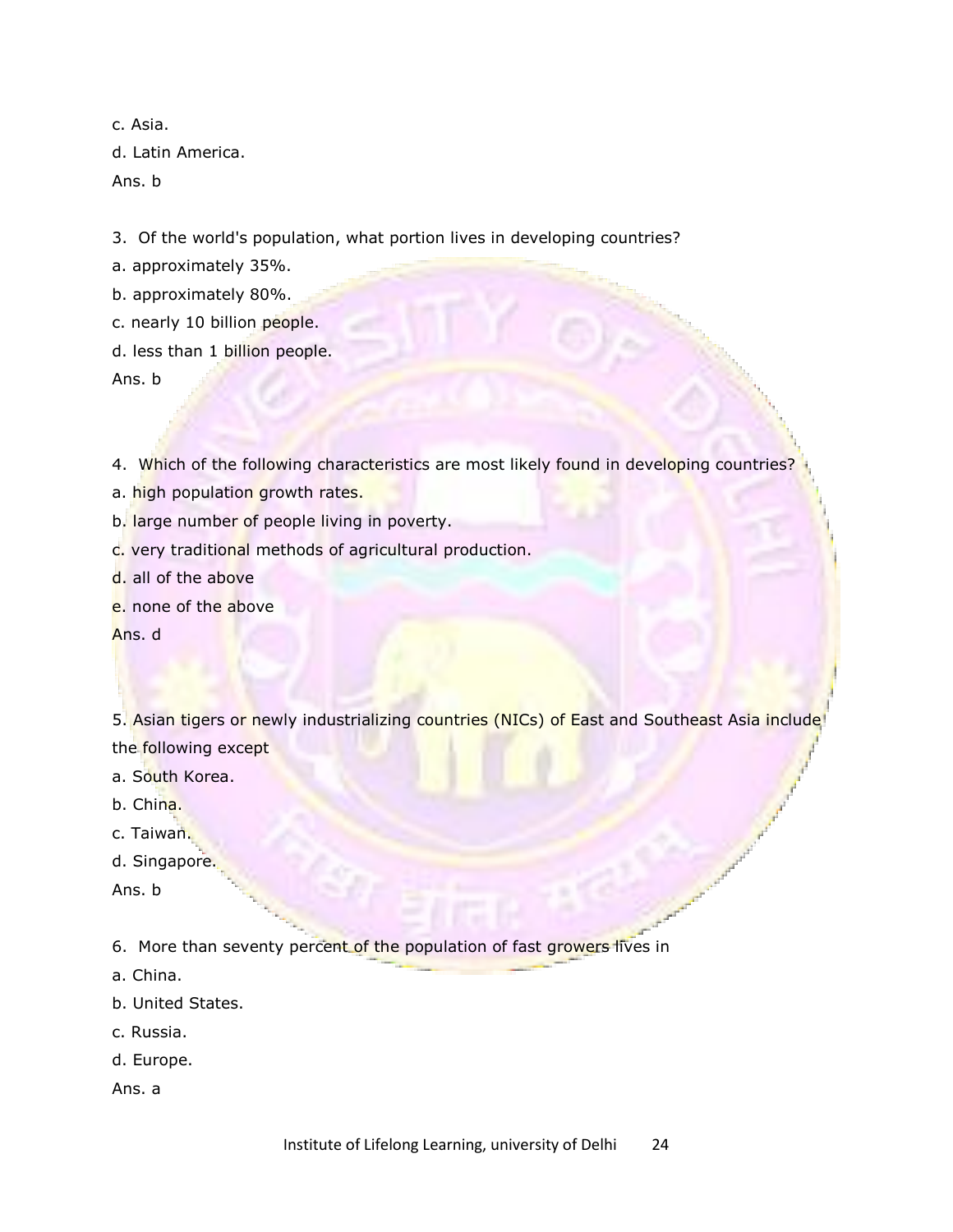- 7. Why has modern economic growth mainly been in western countries?
- a. a strong Catholic church intervention in the economic decisions.
- b. an emphasis on trade restrictions.
- c. the use of the medieval economy.
- d. the rise of capitalism.

Ans. d

- 8. Perestroika in the Soviet Union refers to
- a. total market reliance for resource allocation.
- b. economic restructuring by Gorbachev.
- c. intensified central planning.
- d. none of the above.

Ans. b

- 9. Two countries that still rely on the Soviet communist model of development are
- a. Ghana and Nigeria.
- b. Poland and Germany.
- c. Cuba and North Korea.
- d. China and Hong Kong.

Ans. c

- 10. ASEAN refers to the
- a. Association of South East Agro Nations.
- b. Association of South East Asian Nations.
- c. Alliance of South East Asian Neighbors.
- d. Alliance of South Eastern African Nations.

Ans. b

## **REFERENCES**

Berger, Mark T. "After the Third World? History, Destiny and the Fate of Third Worldism",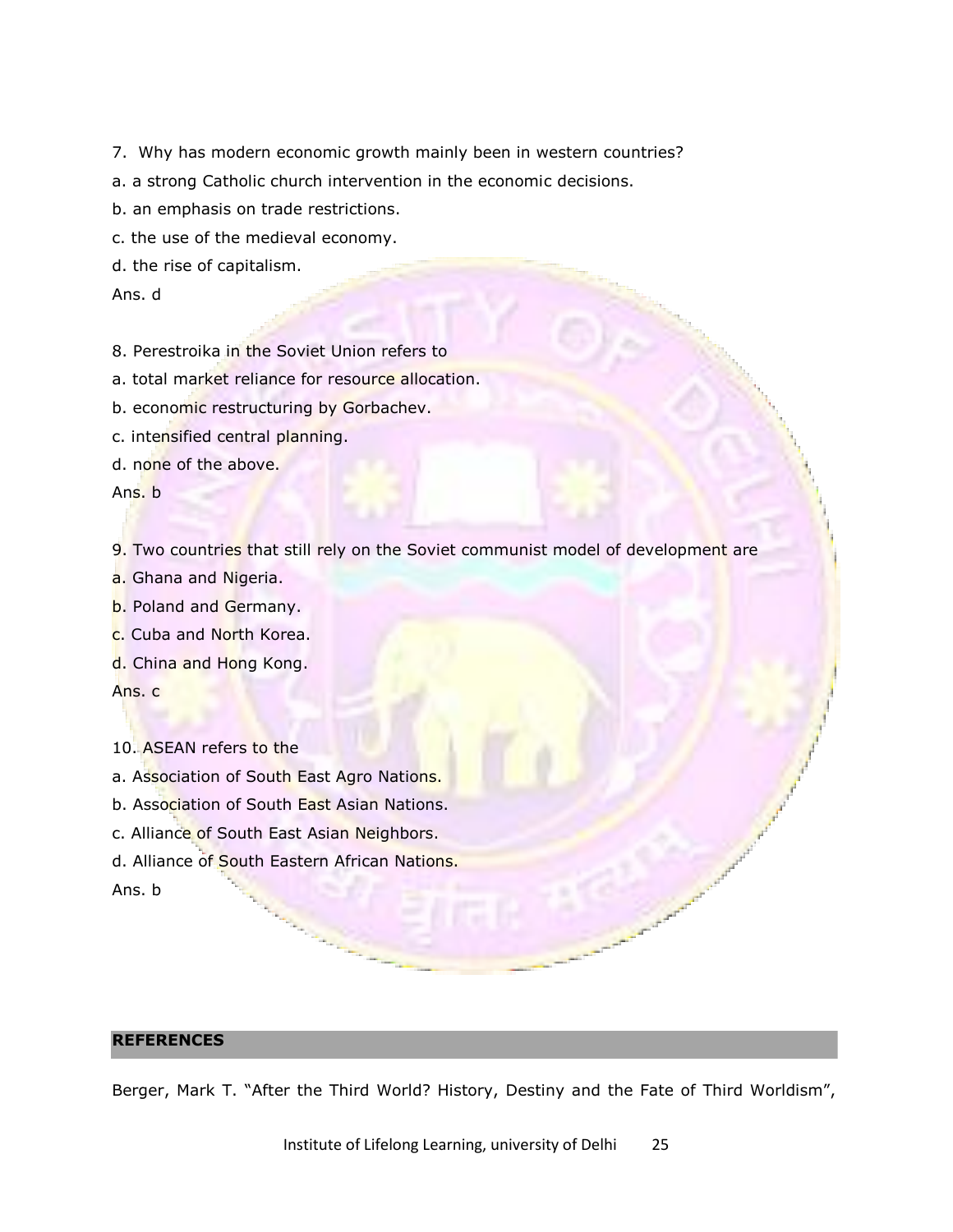*Third World Quarterly* 25 (2004): 20.

- Cho, Hee-Yeon. "Second Death, or Revival of the 'Third World' in the Context of Neo-Liberal Globalization‖, *Inter-Asia Cultural Studies* 6 (2004: 498).
- Hodges, Miles H. (2013), *The Cold War and American Idealism.* [http://www.kingsacademy.com/mhodges/04\\_American-Government/13\\_Cold-](http://www.kingsacademy.com/mhodges/04_American-Government/13_Cold-War/13b_American-Red-Scare-r.htm)War/13b American-Red-Scare-r.htm Accessed 2/10/15
- Holm, Hans-Henrik. "The End of the Third World?", *Journal of Peace Research* 27 (1990): 1-2.
- Dirlik, Arif. (August 2003) "Global Modernity?: Modernity in an age of Global Capitalism", *European Journal of Social Theory,* vol.6, 3 pp. 275-292.

Stevens, Jacqueline. Recreating the State, *Third World Quarterly,* Vol. 27, No. 5, Reshaping Justice: International Law and the Third World (2006), pp. 755-766, Taylor & Francis, Ltd. <http://www.jstor.org/stable/4017776>. Accessed: 12/08/2015.

Carl, Pletsch. 'The three worlds, or the division of social scientific labor, circa 1950- 1975', *Comparative Studies in Social History,* 23 (4), 1981, pp 565-590.

Mark, T. Berger. "After the Third World? History, Destiny and the Fate of Third Worldism", *Third World Quarterly* 25 (2004): 11.

Muni, S. D. "The Third World: Concept and Controversy", *Third World Quarterly* 1 (1979): 121.

Kinhide, Mushakoji. "Bandung Plus 50: A Call for Tri-Continental Dialogue on Global Hegemony‖, *Inter-Asia Cultural Studies* 6 (2005): 514.

Rao, P.V. Narasimha. Nehru and Non-Alignment, *Mainstream,* Vol XLVII No. 24, May 30, 2009

Retrieved *from: [http://www.mainstreamweekly.net/article1399.html](http://www.mainstreamweekly.net/article1399.html%20%20Accesses%2011/08/2015)* Accesses [11/08/2015](http://www.mainstreamweekly.net/article1399.html%20%20Accesses%2011/08/2015)

Randall, Vicky. "Using and Abusing the Concept of the Third World: Geopolitics and the Comparative Political Study of Development and Underdevelopment", *Third World Quarterly*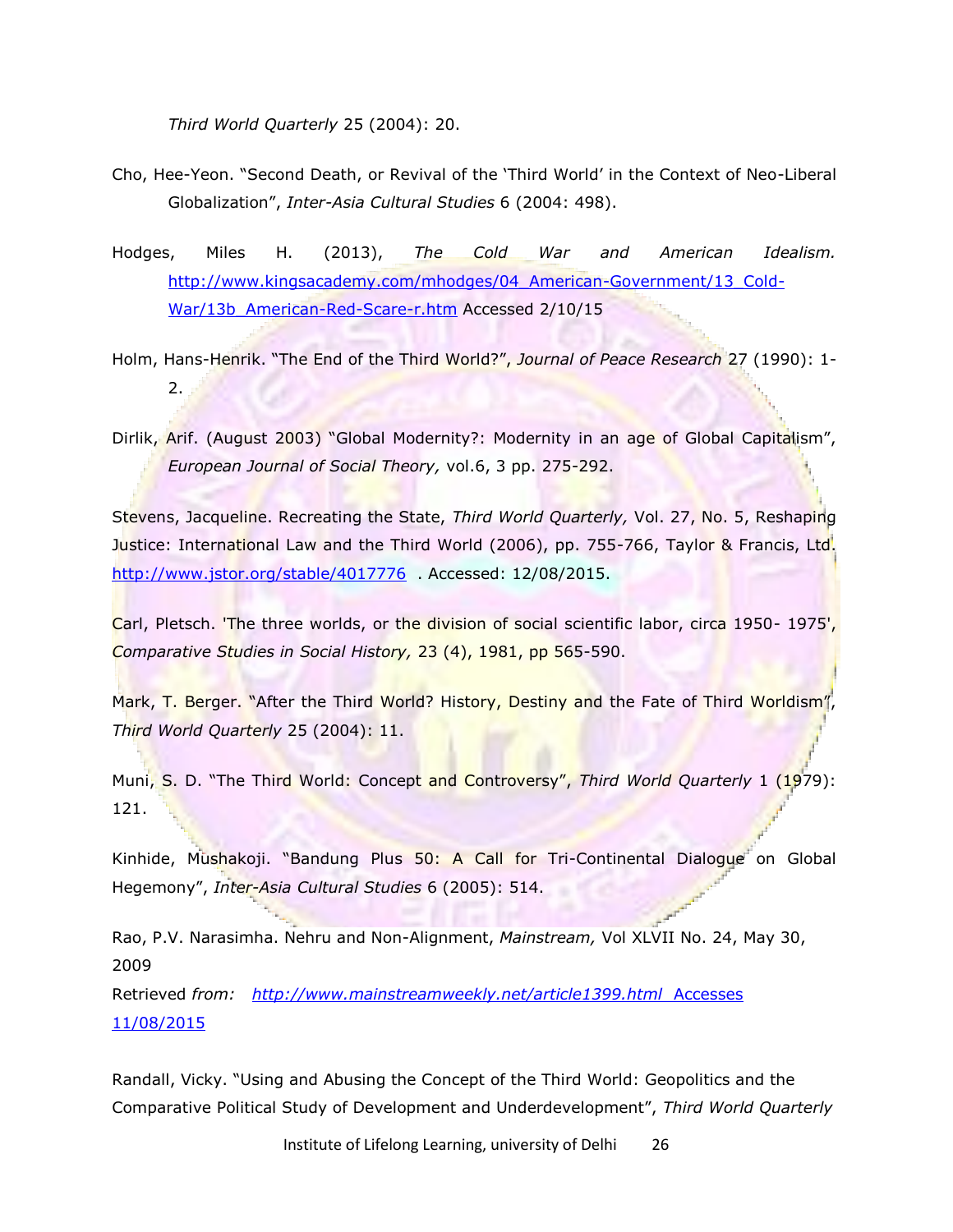25 (2004): 41-53.

Mazrui. A, (1977). *Africa's International Relations: The Diplomacy of Dependency and Change*, London: Heinemann.

Nancy Birdsall, Dani Rodrik, Arvind Subrmanian, *Foreign Affairs,* July/August 2005.

Sharma, Urmila & S.K. Sharma, (2000). *International Relations Theory and History*, Atlantic Publishers and Distributors: New Delhi, p.78

Tomlinson, B. R. "What Was the Third World?", *Journal of Contemporary History* 38 (2003): 309-310.

Caroline Thomas, "Where is the Third World Now?", *Review of International Studies* 25 (1999): 226

## **BIBLIOGRAPHY**

**BOOKS** 

- Abdulgani, Roeslan (1981). The Bandung Connection, translated by Molly Bondan. Singapore: Gunung Agung.
- Amin, Samir (1990). Delinking: Towards a Polycentric World. London.
- Bell, P. M. H. (2001). The World since 1945: An International History. London: Arnold; New York: Oxford University Press.
- Burton, J. W, *International Relations- a general theory*, Cambridge University Press, Cambridge, 1967
- Cespedes, Juan R. (2012). Lectures on Contemporary History Notes: The Third World.
- Chhabra, H. K*., History of Modern World since 1945*, Surjeet Publication, Delhi, 2005
- Ghai, U. R, *International Relations*, New academic publishing co., Jalandhar, 2007
- Golding, Peter, and Harris, Phil (ed.) (1997). "Reflections on the International System." In Beyond Cultural Imperialism: Globalization, Communication, and the New International Order.
- Haynes, Jeffrey (1996). Third World Politics: A Concise Introduction. Oxford: